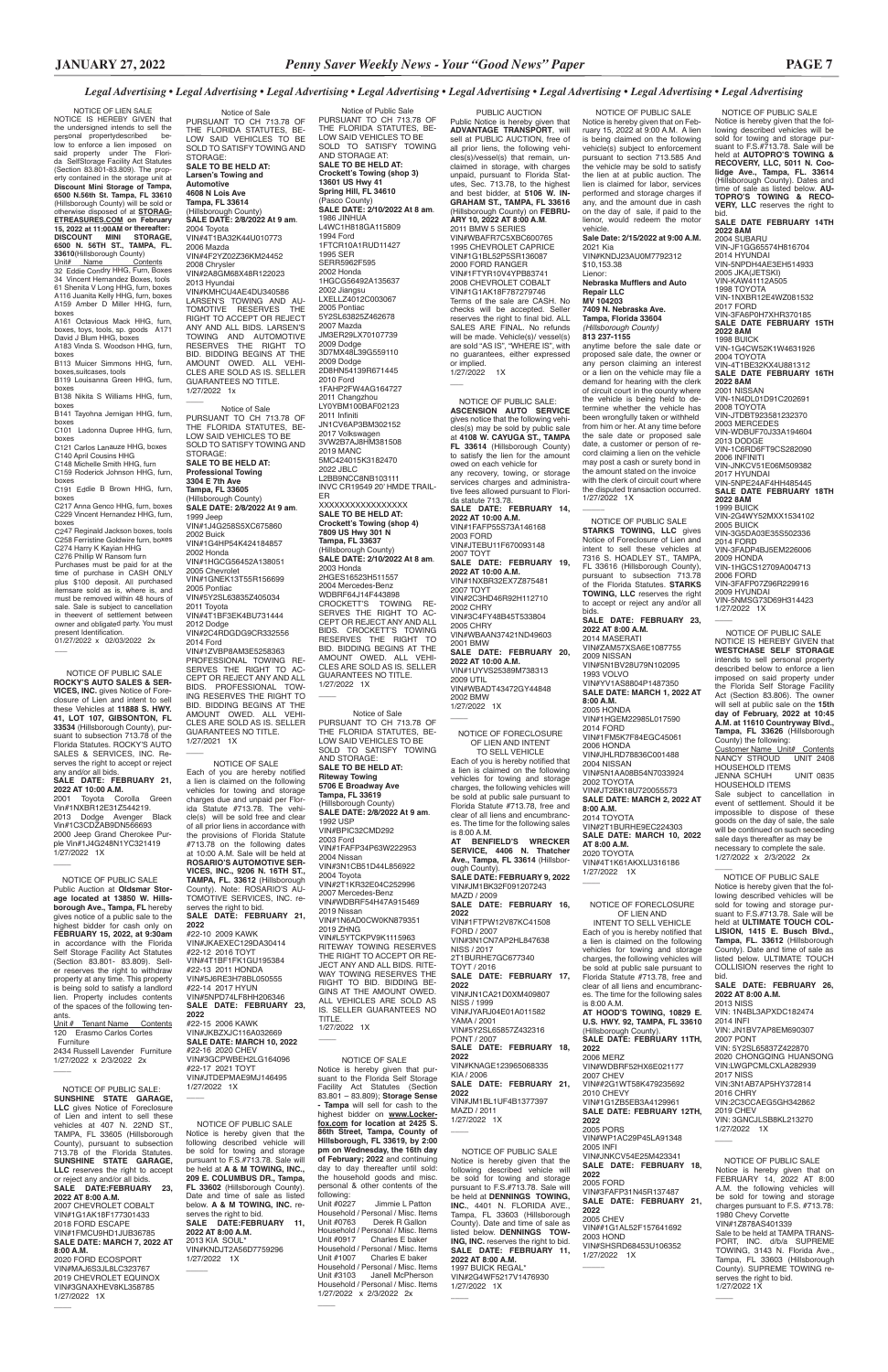**NOTICE OF APPLICATION FOR TAX DEED**<br>The holder of the following tax certificates<br>has filed the certificates for a tax deed to

be issued. The certificate numbers and years of issuance, the description of the property, and the names in which it was

assessed are:

 Folio No. 083885.0001 File No. 2022-194 Certificate No.: 2019 / 10603 Year of Issuance: 2019

Description of Property: BEG AT NW COR OF E 1/4 OF NE 1/4 OF SW 1/4 AND RUN E 993.2 FT TO NE COR OF W 1/2 OF NW 1/4 OF SE 1/4 AND RUN S 1029.2 FT N 43 DEG 39 MIN W 750.6 FT N 51 DEG 10 MIN W 617 FT TO PT S OF BEG AND N TO BEG LESS THAT PART DESC AS BEG AT NE COR OF SW 1/4 OF NW 1/4 OF SE 1/4 RUN S 367 FT N 43 DEG W TO PT 200 FT DUE W OF E LINE OF SW 1/4 OF NW 1/4 OF SE 1/4 THN N TO PT ON LINE OF SW 1/4 OF NW 1/4 OF SE 1/4 200 FT W OF POB THN E 200 FT TO POB AND LESS TR BEG NE COR OF W 1/2 OF NW 1/4 OF SE 1/4 SAID SEC 35 THN S 100 FT THN W 50 FT THN N 100 FT THN E 50 FT TO POB AND LESS COMM NW COR OF SE 1/4 THN S 324.09 FT FOR POB THN S 89 DEG 31 MIN 46 SEC E 331 FT THN S 351.85 FT THN N 42 DEG 49 MIN W 266.17 FT THN N 51 DEG 10 MIN W 192.67 FT THN N 38.51 FT TO POB SEC - TWP - RGE : 35 - 28 - 21 **SUBJECT TO ALL OUTSTANDING TAXES**<br>Name(s) in which assessed: Name(s) in which assessed: **JOHNNY RAY WHEATON AUSTIN ARDELL OBERMULLER** All of said property being in the County of Hillsborough, State of

SEC - TWP - RGE : 24 - 28 - 18 SUBJECT TO ALL OUTSTANDING Florida.

Unless such certificate

shall be redeemed according to law, the<br>property described in such certificate<br>shall be sold to the highest bidder on<br>(3/10/2022) online via the internet at <u>www.</u>

January, 2022.<br>CINDY STUART CINDY STUART Clerk of the Circuit Court Hillsborough County, Florida hillsborough.realtaxdeed.com. Dated this 20th day of January, 2022.

 CINDY STUART Clerk of the Circuit Court Hillsborough County, Florida Signature by:Travis Hubbard, Deputy Clerk If you are a person with a disability who needs any accommodation in order to participate in this proceeding, you are entitled, at no cost to you, to the provision of certain assistance. Please contact the Clerk's ADA Coordinator, 601 E. Kennedy Blvd., Tampa, Florida, (813) 276-8100 extension 4205, two working days prior to the date the service is needed; if you are hearing or voice impaired, call 711.

 Year of Issuance: 2019 Description of Property: S 207 FT OF N 14 CHS OF SW 1/4 OF SW 1/4 LESS RD R/W<br>SEC - TWP - RGE 121 - 28 - 22

# Name(s) in which assessed:<br>LEVIN SHAPIRO LLC **LEVIN SHAPIRO LLC STRESS FREE MANAGEMENT TRUST-EE PLANT CITY LAND CMB MAY 2020**

1/27/2022 x 2/17/2022 4x

#### **NOTICE OF APPLICATION FOR TAX DEED**

January, 2022. <sup>ZUZZ.</sup><br>CINDY STI IART

The holder of the following tax certificates has filed the certificates for a tax deed to be issued. The certificate numbers and years of issuance, the description of the property, and the names in which it was assessed are: Folio No. 099519.0000

If you are a person with a disability who needs any accommodation in order to participate in this proceeding, you are entitled, at no cost to you, to the provision of certain assistance. Please contact the<br>Clerk's ADA Coordinator 601 F. Kennedy Clerk's ADA Coordinator, 601 E. Kennedy Blvd., Tampa, Florida, (813) 276-8100 extension 4205, two working days prior to the date the service is needed; if you are hearing or voice impaired, call 711. 1/27/2022 x 2/17/2022 4x  $\overline{\phantom{a}}$ 

File No. 2022-193 Certificate No.: 2019 / 12329

 Year of Issuance: 2019 Description of Property: SULPHUR SPRINGS LOT 5 AND E 45FT

LOT 6 BLOCK 50 PLAT BK / PG : 1 / 111

**TAXES** Name(s) in which assessed: **IGLESIA DE DIOS PENTECOSTAL** 

**MI INC IGLESIA DE DIOS PENTECOSTAL MOVIMIENTO INTERNACIONAL INC** All of said property being in the County of Hillsborough, State of

Florida.

 $\overline{\phantom{a}}$ 

the right to bid.

 $\overline{\phantom{a}}$ 

Unless such certificate shall be redeemed according to law, the property described in such certificate shall be sold to the highest bidder on (3/10/2022) online via the internet at www. hillsborough.realtaxdeed.com. Dated this 20th day of

 Clerk of the Circuit Court Hillsborough County, Florida Signature by:Travis Hubbard, Deputy Clerk

**FOR TAX DEED** The holder of the following tax certificates has filed the certificates for a tax deed to be issued. The certificate numbers and years of issuance, the description of the property, and the names in which it was assessed are: Folio No. 149103.0000 File No. 2022-188 Certificate No.: 2019 / 14885 Year of Issuance: 2019 Description of Property: SEMINOLE CREST ADDITION LOT 5 BLOCK 5<br>PLAT BK / PG : 32 / 78<br>SEC - TWP - RGE - 30 - 28 - 19<br>**SUBJECT TO ALL OUTSTANDING** 

> Signature by:Travis Hubbard, Deputy Clerk If you are a person with a disability who needs any accommodation in order to participate in this proceeding, you are entitled, at no cost to you, to the provision of certain assistance. Please contact the Clerk's ADA Coordinator, 601 E. Kennedy

 $Name(s)$  in which assessed: **JEAN DANNER MELVIN OLIVER DANNER JR**

> Blvd., Tampa, Florida, (813) 276-8100 extension 4205, two working days prior to the date the service is needed; if you are hearing or voice impaired, call 711. 1/27/2022 x 2/17/2022 4x

Unless such certificate shall be redeemed according to law, the property described in such certificate shall be sold to the highest bidder on (3/10/2022)<br>online via the internet at <u>www.hillsborough.</u>

**NOTICE OF APPLICATION FOR TAX DEED** The holder of the following tax certificates has filed the certificates for a tax deed to be issued. The certificate numbers and years of issuance, the description of the property, and the names in which it was<br>assessed are: assessed are: Folio No. 203560.0000 File No. 2022-190 Certificate No.: 2019 / 18938

SEC - TWP - RGE : 21 - 28 - 22 **SUBJECT TO ALL OUTSTANDING TAXES**

**TRUST, TRUSTEE**

All of said property being in the County of Hillsborough, State of Florida.

Unless such certificate shall be redeemed according to law, the property described in such certificate shall be sold to the highest bidder on (3/10/2022) online via the internet at www. hillsborough.realtaxdeed.com. Dated this 20th day of

online via the internet at www.hillsborough. realtaxdeed.com. Dated this 20th day of January, 2022. CINDY STUART

 Clerk of the Circuit Court Hillsborough County, Florida Signature by:Travis Hubbard, Deputy Clerk

be redeemed according to law, the property described in such certificate shall be sold to the highest bidder on (3/10/2022)<br>online via the internet at <u>www.hillsborough.</u> realtaxdeed.com. **Dated this 20th day of** 

### **NOTICE OF APPLICATION**

**FOR TAX DEED** The holder of the following tax certificates has filed the certificates for a tax deed to

 $\overline{\phantom{a}}$ 

be issued. The certificate numbers and years of issuance, the description of the property, and the names in which it was assessed are:

Folio No. 088912.0800

 File No. 2022-189 Certificate No.: 2019 / 11361 Year of Issuance: 2019 Description of Property:<br>S 1/2 OF SE 1/4 OF NE 1/4 OF NE 1/4<br>SEC - TWP - RGE : 18 - 32 - 21<br>**SUBJECT TO ALL OUTSTANDING TAXES** Name(s) in which assessed: **ANTHONY J ZERBO CANDY LYNN ZERBO**

**FOR TAX DEED**<br>The holder of the following tax certificates<br>has filed the certificates for a tax deed to be issued. The certificate numbers and years of issuance, the description of the property, and the names in which it was assessed are: Folio No. 036089.5032 File No. 2022-184 Certificate No.: 2019 / 3701 Year of Issuance: 2019

> All of said property being in the County of Hillsborough, State of Florida.

Unless such certificate shall be redeemed according to law, the prop-erty described in such certificate shall be sold to the highest bidder on (3/10/2022) online via the internet at www.hillsborough.

realtaxdeed.com. Dated this 20th day of January, 2022. CINDY STUART

If you are a person with a disability who needs any accommodation in order to<br>participate in this proceeding, you are<br>entitled, at no cost to you, to the provision<br>of certain assistance. Please contact the<br>Clerk's ADA Coordinator, 601 E. Kennedy Blvd., Tampa, Florida, (813) 276-8100 extension 4205, two working days prior to the date the service is needed; if you are hearing or voice impaired, call 711. 1/27/2022 x 2/17/2022 4x

 $\overline{\phantom{a}}$ 

### **NOTICE OF APPLICATION**

**FOR TAX DEED**<br>The holder of the following tax certificates<br>has filed the certificates for a tax deed to be issued. The certificate numbers and years of issuance, the description of the property, and the names in which it was assessed are: Folio No. 038945.5428 File No. 2022-182 Certificate No.: 2019 / 4713 Year of Issuance: 2019 Description of Property:

PLACE ONE A CONDOMINIUM UNIT 214<br>TYPE F .00438 UNDIVIDED INTEREST<br>IN COMMON ELEMENTS EXPENSES AND SURPLUS PLAT BK / PG : 3 / 45 SEC - TWP - RGE : 27 - 28 - 19 **SUBJECT TO ALL OUTSTANDING TAXES** Name(s) in which assessed: **PLACE ONE CONDOMINIUM ASSOCI-ATION INC**

 Deputy Clerk If you are a person with a disability who needs any accommodation in order to participate in this proceeding, you are entitled, at no cost to you, to the provision of certain assistance. Please contact the Clerk's ADA Coordinator, 601 E. Kennedy Blvd., Tampa, Florida, (813) 276-8100 extension 4205, two working days prior to the date the service is needed; if you are hearing or voice impaired, call 711. 1/27/2022 x 2/17/2022 4x  $\overline{\phantom{a}}$ 

**TAXES**

 $\overline{\phantom{a}}$ 

**JEAN L DANNER** All of said property being in the County of Hillsborough, State of Florida.

realtaxdeed.com. **Dated this 20th day of** January, 2022.

Unless such certificate shall be redeemed according to law, the property described in such certificate shall be sold to the highest bidder on<br>(3/10/2022) online via the internet at <u>www.</u><br>hillsborough.realtaxdeed.com.<br>Dated this 20th day of

> CINDY STUART Clerk of the Circuit Court Hillsborough County, Florida Signature by:Travis Hubbard, Deputy Clerk

If you are a person with a disability who needs any accommodation in order to participate in this proceeding, you are entitled, at no cost to you, to the provision of certain assistance. Please contact the Clerk's ADA Coordinator, 601 E. Kenned Blvd., Tampa, Florida, (813) 276-8100 extension 4205, two working days prior to the date the service is needed; if you are hearing or voice impaired, call 711. 1/27/2022 x 2/17/2022 4x

 File No. 2022-179 Certificate No.: 2019 / 8912 Year of Issuance: 2019<br>Description of Property:

**NOTICE OF APPLICATION FOR TAX DEED** The holder of the following tax certificates has filed the certificates for a tax deed to be issued. The certificate numbers and years of issuance, the description of the property, and the names in which it was

assessed are: Folio No.076800.0300 File No. 2022-186 Certificate No.: 2019 / 9270 Year of Issuance: 2019 Description of Property: N 1/2 OF SW 1/4 OF NW 1/4 OF NW 1/4 LESS N 150 FT OF W 320.43 FT THERE-

OF AND LESS S 160 FT OF N 310 FT OF W 574.50 FT THEREOF AND LESS W 30 FT FOR BELL SHOALS ROAD AND LESS E 167.36 FT OF W 487.79 FT OF N 150 FT OF N 1/2 OF SW 1/4 OF NW 1/4 OF NW 1/4 AND LESS ADT'L RD R/W SEC - TWP - RGE : 24 - 30 - 20 **SUBJECT TO ALL OUTSTANDING TAXES** Name(s) in which assessed:

#### **MATOS LIVING TRUST MATOS LIVING TRUST DATED JAN 29 2007**

All of said property being in the County of Hillsborough, State of Florida. Unless such certificate shall be redeemed according to law, the property described in such certificate shall be sold to the highest bidder on (3/10/2022)

January, 2022. CINDY STUART Clerk of the Circuit Court Hillsborough County, Florida Signature by:Travis Hubbard

 Clerk of the Circuit Court Hillsborough County, Florida Signature by:Travis Hubbard,

 Deputy Clerk If you are a person with a disability who needs any accommodation in order to participate in this proceeding, you are entitled, at no cost to you, to the provision of certain assistance. Please contact the Clerk's ADA Coordinator, 601 E. Kennedy Blvd., Tampa, Florida, (813) 276-8100 extension 4205, two working days prior to the date the service is needed; if you are hearing or voice impaired, call 711. 1/27/2022 x 2/17/2022 4x

### **NOTICE OF APPLICATION**

 $\overline{\phantom{a}}$ 

Signature by: Travis Hubbard. Deputy Clerk If you are a person with a disability who needs any accommodation in order to

> **FOR TAX DEED** The holder of the following tax certificates has filed the certificates for a tax deed to be issued. The certificate numbers and years of issuance, the description of the property, and the names in which it was assessed are: Folio No. 029798.0000 File No. 2022-185 Certificate No.: 2019 / 2849 Year of Issuance: 2019 Description of Property: PINE CREST VILLA ADDITION NO 4 LOT 312 BLOCK N PLAT BK / PG : 20 / 10 SEC - TWP - RGE : 33 - 28 - 18 **SUBJECT TO ALL OUTSTANDING TAXES** Name(s) in which assessed: **DUNCAN LAND AND DEVELOPMENT INC** All of said property being in the County of Hillsborough, State of Florida. Unless such certificate shall

January, 2022.

 CINDY STUART Clerk of the Circuit Court Hillsborough County, Florida Signature by:Travis Hubbard,

Deputy Clerk

If you are a person with a disability who needs any accommodation in order to participate in this proceeding, you are entitled, at no cost to you, to the provision of certain assistance. Please contact the Clerk's ADA Coordinator, 601 E. Kennedy Blvd., Tampa, Florida, (813) 276-8100 extension 4205, two working days prior to the date the service is needed; if you are hearing or voice impaired, call 711. 1/27/2022 x 2/17/2022 4x

# **NOTICE OF APPLICATION**

1/27/2022 1X  $\overline{\phantom{a}}$ 

Description of Property: HAPSHIRE VILLAS UNREC TNHSE PLAT IN HANKINS ACRES BEG AT NW COR OF LOT 1 BLK 1 HANKINS ACRES RUN E 606.20 FT ALG N BDRY OF SD LOT 1 S 300.7 FT W 173.76 FT N 7.82 FT TO POB N 44.34 FT E 64.64 FT S 44.34 FT AND W 64.64 FT TO POB LESS W 48.32

 $\overline{\phantom{a}}$  NOTICE OF PUBLIC SALE **10105 Gibsonton Dr LLC dba SecureSpace Self Storage Riverview** will hold a public aucon to sell the personal property described below belonging to those individuals listed below at the location indicated:

# FT THEREOF .....A/K/A LOT 4 BLDG 4 PLAT BK / PG : 31 / 51 SEC - TWP - RGE : 07 - 28 - 19 **SUBJECT TO ALL OUTSTANDING**

**TAXES**

Name(s) in which assessed: **RLN INVESTMENT HOLDINGS LLC** 

Each of you is hereby notified that a lien is claimed on the following vehicles for towing and storage charges, the following vehicles will be sold at public sale pursuant to Florida Statute #713.78, free and clear of all liens and encumbrances. The time for the following sales is 8:00 A.M.

**TRUSTEE RLN INVESTMENT HOLDINGS LLC TRUSTEE 1927 OXNARD COURT LAND TRUST DATED JULY 8 2020**

All of said property being in the County of Hillsborough, State of Florida.

Unless such certificate shall be redeemed according to law, the prop-erty described in such certificate shall be sold to the highest bidder on (3/10/2022) online via the internet at www.hillsborough.

realtaxdeed.com. Dated this 20th day of

January, 2022. CINDY STUART Clerk of the Circuit Court Hillsborough County, Florida

 Signature by:Travis Hubbard, Deputy Clerk If you are a person with a disability who needs any accommodation in order to participate in this proceeding, you are entitled, at no cost to you, to the provision of certain assistance. Please contact the Clerk's ADA Coordinator, 601 E. Kennedy Blvd., Tampa, Florida, (813) 276-8100 extension 4205, two working days prior to the date the service is needed; if you are hearing or voice impaired, call 711. 1/27/2022 x 2/17/2022 4x

# **NOTICE OF APPLICATION**

 $\overline{\phantom{a}}$ 

All of said property being in the County of Hillsborough, State of Florida.

Unless such certificate shall be redeemed according to law, the property described in such certificate shall be sold to the highest bidder on (3/10/2022) online via the internet at www. hillsborough.realtaxdeed.com. Dated this 20th day of

January, 2022. CINDY STUART Clerk of the Circuit Court Hillsborough County, Florida Signature by:Travis Hubbard,

**NOTICE OF APPLICATION FOR TAX DEED**

The holder of the following tax certificates has filed the certificates for a tax deed to be issued. The certificate numbers and years of issuance, the description of the property, and the names in which it was assessed are: Folio No. 077687.8930 File No. 2022-180 Certificate No.: 2019 / 9672 Year of Issuance: 2019 Description of Property: WATERLEAF PHASE 2C<br>LOT 17 BLOCK 8 LOT 17 BLOCK 8 PLAT BK / PG : 122 / 198 SEC - TWP - RGE : 10 - 31 - 20 **SUBJECT TO ALL OUTSTANDING** 

**TAXES** Name(s) in which assessed: **GREGORY JACKS DEBRA JACKS** All of said property being in the County of Hillsborough, State of

Florida.

January, 2022. CINDY STUART Clerk of the Circuit Court Hillsborough County, Florida

Signature by:Travis Hubbard, Deputy Clerk If you are a person with a disability who

needs any accommodation in order to participate in this proceeding, you are entitled, at no cost to you, to the provision of certain assistance. Please contact the Clerk's ADA Coordinator, 601 E. Kennedy Blvd., Tampa, Florida, (813) 276-8100 extension 4205, two working days prior to the date the service is needed; if you are hearing or voice impaired, call 711. 1/27/2022 x 2/17/2022 4x

### **NOTICE OF APPLICATION FOR TAX DEED**

The holder of the following tax certificates has filed the certificates for a tax deed to be issued. The certificate numbers and<br>vears of issuance, the description of the years of issuance, the description of the property, and the names in which it was assessed are:

Folio No. 074000.0000

Description of Property: TRACT BEG 522.75 FT S OF NE COR OF NW 1/4 & RUN W 137.5 FT S 119.25 FT E 137.5 FT AND N 119.25 FT TO BEG SEC - TWP - RGE : 08 - 30 - 20 **SUBJECT TO ALL OUTSTANDING TAXES** Name(s) in which assessed:

#### **SHEILA POLK SHEILA E POLK GEORGE D POLK**

All of said property being in the County of Hillsborough, State of Florida.

Unless such certificate shall be redeemed according to law, the property described in such certificate shall be sold to the highest bidder on (3/10/2022) online via the internet at www. hillsborough.realtaxdeed.com. Dated this 20th day of

January, 2022.<br>CINDY STUART

 CINDY STUART Clerk of the Circuit Court Hillsborough County, Florida Signature by: Travis Hubbard, Deputy Clerk If you are a person with a disability who

needs any accommodation in order to participate in this proceeding, you are entitled, at no cost to you, to the provision of certain assistance. Please contact the Clerk's ADA Coordinator, 601 E. Kennedy Blvd., Tampa, Florida, (813) 276-8100 extension 4205, two working days prior to the date the service is needed; if you are hearing or voice impaired, call 711. 1/27/2022 x 2/17/2022 4x

 $\overline{\phantom{a}}$ 

# **NOTICE OF APPLICATION FOR TAX DEED**

The holder of the following tax certificates has filed the certificates for a tax deed to be issued. The certificate numbers and years of issuance, the description of the property, and the names in which it was assessed are: Folio No. 088529.0300

 $\overline{\phantom{a}}$ 

 File No. 2022-177 Certificate No.: 2019 / 11277 Year of Issuance: 2019 Description of Property: N 1/2 OF N 406.154 FT OF E 214.5 FT OF NE 1/4 OF SE 1/4 OF SE 1/4 SEC - TWP - RGE : 08 - 31 - 21 **SUBJECT TO ALL OUTSTANDING TAXES** Name(s) in which assessed: **S TRACEY MCCAULEY TRACEY S MCCAULEY KIMBERLY SMITH HYSNI DANA A SMITH WESTEY A SMITH KIMBERLY SMITH HYSNI AS TRUSTEE OF THE KSH FAMILY TRUST** All of said property being in the County of Hillsborough, State of

Florida.

 $\overline{\phantom{a}}$ 

Unless such certificate shall be redeemed according to law, the property described in such certificate shall be sold to the highest bidder on (3/10/2022) online via the internet at www. hillsborough.realtaxdeed.com. Dated this 20th day of

 Deputy Clerk If you are a person with a disability who needs any accommodation in order to participate in this proceeding, you are entitled, at no cost to you, to the provision of certain assistance. Please contact the Clerk's ADA Coordinator, 601 E. Kennedy Blvd., Tampa, Florida, (813) 276-8100 extension 4205, two working days prior to the date the service is needed; if you are hearing or voice impaired, call 711. 1/27/2022 x 2/17/2022 4x

### **NOTICE OF APPLICATION FOR TAX DEED**

The holder of the following tax certificates has filed the certificates for a tax deed to be issued. The certificate numbers and years of issuance, the description of the property, and the names in which it was assessed are: Folio No. 095516.0000 File No. 2022-176 Certificate No.: 2019 / 12086 Year of Issuance: 2019 Description of Property: NORTH TAMPA ACREAGE N 1/2 OF

THE FOLLOWING DESC TRACT E 265 FT OF N 1/2 OF LOT 2 LESS N 107 FT AND LESS R/W PLAT BK / PG : 11 / 84 SEC - TWP - RGE : 13 - 28 - 18

**SUBJECT TO ALL OUTSTANDING TAXES**

# Name(s) in which assessed:<br>RASSI FNTFRPRISE I I C

**RASSI ENTERPRISE LLC**  All of said property being in the County of Hillsborough, State of Florida.

Unless such certificate shall be redeemed according to law, the prop-erty described in such certificate shall be sold to the highest bidder on (3/10/2022) online via the internet at www.hillsborough.

realtaxdeed.com. Dated this 20th day of January, 2022.

CINDY STUART Clerk of the Circuit Court Hillsborough County, Florida

participate in this proceeding, you are entitled, at no cost to you, to the provision of certain assistance. Please contact the Clerk's ADA Coordinator, 601 E. Kennedy Blvd., Tampa, Florida, (813) 276-8100 extension 4205, two working days prior to the date the service is needed; if you are hearing or voice impaired, call 711. 1/27/2022 x 2/17/2022 4x

### *Legal Advertising • Legal Advertising • Legal Advertising • Legal Advertising • Legal Advertising • Legal Advertising • Legal Advertising • Legal Advertising*

 NOTICE OF PUBLIC SALE: **FREDDIE'S BODY SHOP & WRECKER SERVICE** gives Notice of Foreclosure of Lien and intent to sell these vehicles at 8815 N. MULBERRY STREET, TAMPA FL 33604 (Hillsborough County), pursuant to subsection 713.78 of the Florida Statutes. **FREDDIE'S BODY SHOP & WRECKER SER-VICE** reserves the right to accept or reject any and/or all bids. **SALE DATE: FEBRUARY 23, 2022 AT 8:00 A.M.** 2017 NISSAN ALTIMA VIN#1N4AL3AP9HC294409 2017 NISSAN VERSA VIN#3N1CN7AP7HL833105 2002 Chevrolet Monte Carlo VIN#2G1WX15K729261620 2018 NISSAN ALTIMA VIN#1N4AL3AP9JC140479 2014 HONDA ACCORD VIN#1HGCR2F50EA275873 1/27/2022 1X

 $\overline{\phantom{a}}$ 

 NOTICE OF PUBLIC SALE: **B & D TOWING AND RECOVERY**  gives Notice of Foreclosure of Lien and intent to sell these vehicles at 5436 W. INGRAHAM ST., TAMPA, FL 33616 (Hillsborough County), pursuant to subsection 713.78 of the Florida Statutes. **B & D TOW-ING AND RECOVERY** reserves the right to accept or reject any

and/or all bids.

**SALE DATE: FEBRUARY 22,** 

 $\overline{\phantom{a}}$ 

**2022 AT 8:00 A.M.** 2016 VOLKSWAGEN PASSAT VIN#1VWBT7A31GC005523 2014 CHEVOLET EQUINOX VIN#2GNALAEK3E1126545 2009 TOYOTA CAMRY VIN#4T1BE46K89U801917 2003 FORD EXPEDITION VIN#1FMRU15W53LC09666 2003 TOYOTA TUNDRA VIN#5TBRN34153S427925 2014 FORD E-SERIES VIN#1FDEE3FL0EDA26653 2008 NISSAN ROGUE VIN#JN8AS58V88W106866 2004 TOYOTA 4RUNNER VIN#JTEZT14R548003931 **SALE DATE: MARCH 4, 2022 AT** 

**8:00 A.M.**

2020 NISSAN ROGUE VIN#JN8AT2MT9LW039087 **SALE DATE: MARCH 7, 2022 AT** 

**8:00 A.M.** 2021 GMC SAVANA VIN#1GTW7AF71M1245485 2021 HYUNDAI ELANTRA VIN#KMHLM4AG3MU069845

 $\overline{\phantom{a}}$ 

2021 JEEP GLADIATOR VIN#1C6JJTEG4ML5727 1/27/2022 1X

NOTICE OF PUBLIC SALE Notice is hereby given that the following described vehicles will be sold for towing and storage pursuant to F.S.#713.78. Sale will be held at **SUNSTATE WRECK-ER SERVICE**. Dates, location and time of sale as listed below. **Sunstate Wrecker Service** reserves

**AT 3800 N. FLORIDA AVE., TAMPA, FL 33603 (Hillsborough** 

**County): SALE DATE: FEBRUARY 23, 2022 AT 8:00 A.M.** 2000 35' MOBILE HOME

VIN#0 2000 CADILLAC DEVILLE VIN#1G6KD54Y9YU336747 2008 TOYOTA RAV4 VIN#JTMZD33V386075272 2017 FORD FUSION VIN#3FA6P0VP8HR163248 2007 FORD FUSION VIN#3FAHP01187R185579 1/27/2022 1X

 NOTICE OF PUBLIC SALE: **RELIANCE TOWING, LLC** gives notice that on 02/14/2022 at 10:00 AM the following vehicles(s) may be sold by public sale at 13849 U.S. HIGHWAY 98 BYP, DADE CITY, FL 33525 (Pasco County) to satisfy the lien for the amount owed on each vehicle for any recovery, towing, or storage services charges and administrative fees allowed pursuant to Florida statute 713.78. 2012 FORD VIN#3FAHP0HA9CR210070

**10105 Gibsonton Dr Riverview FL 33578 on February 14, 2022 at 2:00 P.M.**

1089- Jazzmyn Lacy, Household items 4030- Keshawn Bush, Household

items

4011- Billie Lively, Household items

The aucon will be listed and adversed on **www.storagetreasures.com**. Purchases must be made with cash only and paid at the above referenced facility in order to complete the transaction. SecureSpace Self Storage may refuse any bid and may rescind any purchase up unl the winning bidder takes possession of the personal property. 1/27/2022 x 2/3/2022 2x

 $\overline{\phantom{a}}$ 

### NOTICE OF FORECLOSURE OF LIEN AND INTENT TO SELL VEHICLE

**AT RC TOWING & RECOVERY, 4805 N. HESPERIDES ST., TAM-PA, FL 33614** (Hillsborough County) **SALE DATE: 02/12/2022** 2002 Ford F150 VIN# 1FTRX17292NA41359 2016 JEEP WRANGLER VIN#1C4AJWAG9GL298928 2015 NISSAN ALTIMA VIN#1N4AL3AP0FN878604 2017 KIA OPTIMA VIN# 5XXGT4L32HG140256 **SALE DATE 2/19/2022** 2016 MAZDA 6 VIN#JM1GJ1W59G1457916 **SALE DATE 02/22/2022** 2010 CHEVY MALIBU VIN#1G1ZC5EB2AF133601 **SALE DATE 2/25/2022** 2009 HONDA ACCORD VIN#1HGCS12309A022397 2017 YAMAHA R6 VIN#JYARJ8E4HA001363 2007 MAZDA 6 VIN#JM1BK123271653739 1/27/2022 1X

 $\overline{\phantom{a}}$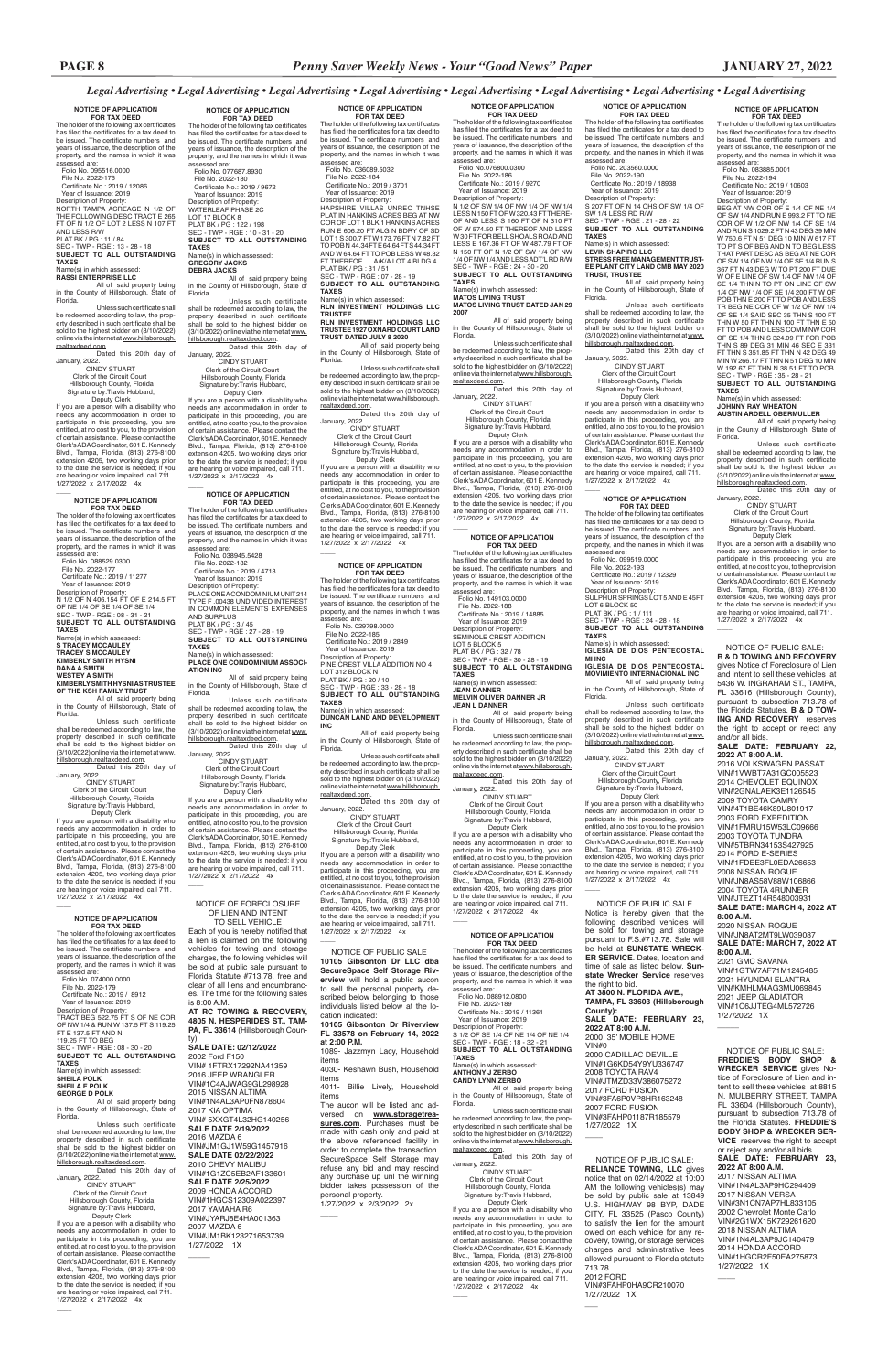Notice is hereby given that the fol-lowing described vehicles will be sold Per Florida Statutes 713.78 @ Action Towing, Inc. of Tampa 11207 Sheldon Rd., Tampa, FL 33626-4708 (Hillsborough County) (813) 920-2525 **Sale Date and Time: February 11, 2022 at 8:00 AM** 1998 Toyota Camry XLE VIN# 4T1BG22K6WU349126 (S21.1231.52629) **Sale Date and Time: February 12, 2022 at 8:00 AM** 1992 Ford F-350 XL VIN# 2FTJW35M1NCA34559 (S22.0104.53014) **Sale Date and Time: February 13, 2022 at 8:00 AM** 2010 Mercury Milan VIN# 3MEHM0HA6AR628228 (B22.0104.53072) **Sale Date and Time: February 18, 2022 at 8:00 AM** 1997 Chevrolet Lumina VIN# 2G1WL52M8V9307436 (B22.0106.53361) 2018 Ford Explorer XLT VIN# 1FM5K7D80JGB27022 (B22.0107.53637) 2008 Chevrolet Trailblazer LT VIN# 1GNDS13S582217145 (S22.0107.53641) **Sale Date and Time: February 20, 2022 at 8:00 AM** 2000 Mercury Cougar VIN# 1ZWFT61L9Y5647257 (B22.0111.54094) **Sale Date and Time: February 25, 2022 at 8:00 AM** 2013 Lexus ES 350 VIN# JTHBK1GGXD2069900 (B22.0115.54717) 2007 Chrysler Pacifica VIN# 2A8GM68X37R149003 (B22.0116.54728) Action Towing Inc. of Tampa Reserves The Right To Bid. All Sales Final at 9:00 AM 01/27/2022 1x  $\overline{\phantom{a}}$ 

NOTICE OF PUBLIC SALE

*Legal Advertising • Legal Advertising • Legal Advertising • Legal Advertising • Legal Advertising • Legal Advertising • Legal Advertising • Legal Advertising*

NOTICE OF PUBLIC SALE Notice is hereby given that the following described vehicles will be sold Per Florida Statutes 713.78 @ **Action Towing Inc of Pasco dba. Tatum's Towing & Recovery, 8629 Bolton Ave., Hudson,** 

**FL 34667**

**Sale Date and Time: February 11, 2022 at 8:00 AM** 2006 Ford E-250 Econoline VIN# 1FTNE24W86HA37521 (T22.0102.52833)

**Sale Date and Time:**

**February 14, 2022 at 8:00 AM** 2012 Dodge Avenger R/T VIN# 1C3CDZBG6CN165742 (T22.0105.53343)

**Sale Date and Time: February 19, 2022 at 8:00 AM** 1990 Saab 900 S

VIN# YS3AK46D7L7028494 (T22.0110.54022)

**Sale Date and Time: February 24, 2022 at 8:00 AM**

2015 Nissan Altima SV VIN# 1N4AL3APXFN894681 (T22.0113.54323)

Action Towing Inc. of Pasco dba: Tatum's Towing & Recovery Reserves The Right To Bid. All Sales Final at 9:00 AM 01/27/2022 1x

 $\overline{\phantom{a}}$ 

**Precision Motorcars Inc. dba Courtesy Collision**

**3800 W. Hillsborough Ave., Tampa, FL 33614** (Hillsborough County) (813) 513-7471 MV 39327 **NOTICE OF MECHANIC'S LIEN**

> Notice of claim of lien and intent to sell vehicle pursuant to subsection 713.585 of the Florida **Statutes**

Notice of claim of lien and intent to sell vehicle pursuant to subsection 713.585 of the Florida Statutes.

**Date of Sale: 2/21/2022 @ 10:30 AM TO TAKE PLACE AT: LOCATION OF SALE: 3800 W.Hill-sborough Ave., Tampa, FL 33614**

CURRENT LOCATION OF VEHICLE: 3800 W. Hillsborough Ave., Tampa, FL 33614

2016 MERZ VIN#WDDUX7GB1GA191029

Amount to redeem: \$805.44

The lien claimed by the lienor is subject to en-

forcement pursuant to Section 713.585, F.S., and the vehicle may be sold to satisfy the lien. The lien is claimed for labor, services performed, and storage charges, if any, and the amount due in cash on the day of the sale, if paid to the lienor, would redeem the motor vehicle. At any time before the date of the sale or proposed sale the owner or any person claiming an interest or a lien on the vehicle may file a demand for hearing with the Clerk of the Circuit Court in the county where the vehicle is held to determine whether the ve-hicle has been wrongfully taken or withheld from him or her. At any time before the date of the sale or proposed sale a customer or a person of record claiming a lien on the vehicle may post a cash or surety bond in the amount stated on the invoice with the Clerk of the Circuit Court where

> 1/27/2022 1X  $\mathcal{L}$

the disputed transaction occurred. Notice that the owner of the motor vehicle has a right to recover possession of the motor vehicle

without instituting judicial proceedings by posting a bond in accordance with the provisions of Flor-ida Statute 559.917.

Notice that any proceeds from the sale of the or will be deposited with the Clerk of the Circuit request to inspect the vehicle from a notice re-

motor vehicle remaining after payment of the amount claimed to be due and owing to the lien-Court for disposition upon court order pursuant to subsection (6) of Florida Statute 713.585. Notice that the lienor will make the vehicle available for inspection during regular business hours within 3 business days after receiving a written cipient, whom may present either a copy of an electronic title or a paper title as evidence of his or her interest in and right to inspect the vehicle. 1/27/2022 1X

**Precision Motorcars Inc. dba Courtesy Collision 3800 W. Hillsborough Ave., Tampa, FL 33614**

# $\mathcal{L}$ \_\_\_\_\_ **Gulf Management Inc dba**

**Lexus of Tampa Bay**<br>5852 N. Dale Mabry Hwy., Tampa, FL<br>33614 (Hillsborough County)<br>(813) 888-8221 *MV* 5244 **NOTICE OF MECHANIC'S LIEN**

(Hillsborough County) (813) 513-7471MV 39327 **NOTICE OF MECHANIC'S LIEN**

**Date of Sale: 2/21/2022 @ 10:30 AM TO TAKE PLACE AT: LOCATION OF SALE: 3800 W.Hill-sborough Ave., Tampa, FL 33614** CURRENT LOCATION OF VEHICLE: 3800 W.

The lien claimed by the lienor is subject to enforcement pursuant to Section 713.585, F.S., and the vehicle may be sold to satisfy the lien. The lien is claimed for labor, services performed and storage charges, if any, and the amount due in cash on the day of the sale, if paid to the lienor, would redeem the motor vehicle. At any time before the date of the sale or proposed sale the owner or any person claiming an interest or a lien on the vehicle may file a demand for hearing with the Clerk of the Circuit Court in the county where the vehicle is held to determine whether the vehicle has been wrongfully taken or withheld from him or her. At any time before the date of the sale or proposed sale a customer or a person of record claiming a lien on the vehicle may post a

Hillsborough Ave., Tampa, FL 33614 2011 MERZ VIN#WDDHF8HB2BA331865 Amount to redeem: \$2,425.78 The lien claimed by the lienor is subj forcement pursuant to Section 713.585, F.S., and the vehicle may be sold to satisfy the lien. The lien is claimed for labor, services performed, and storage charges, if any, and the amount due in cash on the day of the sale, if paid to the lienor, would redeem the motor vehicle. At any time before the date of the sale or proposed sale the owner or any person claiming an interest or a lien on the vehicle may file a demand for hearing with the Clerk of the Circuit Court in the county where the vehicle is held to determine whether the vehicle has been wrongfully taken or withheld from him or her. At any time before the date of the sale or proposed sale a customer or a person of record claiming a lien on the vehicle may post a cash or surety bond in the amount stated on the invoice with the Clerk of the Circuit Court where the disputed transaction occurred. Notice that the owner of the motor vehicle has a right to recover possession of the motor vehicle without instituting judicial proceedings by posting a bond in accordance with the provisions of Florida Statute 559.917. Notice that any proceeds from the sale of the motor vehicle remaining after payment of the amount claimed to be due and owing to the lienor will be deposited with the Clerk of the Circuit Court for disposition upon court order pursuant to subsection (6) of Florida Statute 713.585. Notice that the lienor will make the vehicle available for inspection during regular business hours within 3 business days after receiving a written request to inspect the vehicle from a notice recipient, whom may present either a copy of an electronic title or a paper title as evidence of his or her interest in and right to inspect the vehicle.

.<br>Statutes **Date of Sale: 2/21/2022 @ 10:30 AM TO TAKE PLACE AT: LOCATION OF SALE: 5601 N. 40th St., Tampa, FL 33610**<br>CURRENT LOCATION OF VEHICLE: 5601 N.<br>40th St., Tampa, FL 33610 2014 KIA

The lien claimed by the lienor is subject to enforcement pursuant to Section 713.585, F.S., and the vehicle may be sold to satisfy the lien. The lien is claimed for labor, services performed, and storage charges, if any, and the amount due in cash on the day of the sale, if paid to the lienor, would redeem the motor vehicle. At any time before the date of the sale or proposed sale the owner or any person claiming an interest or a lien on the vehicle may file a demand for hearing with the Clerk of the Circuit Court in the county where the vehicle is held to determine whether the vehicle has been wrongfully taken or withheld from him or her. At any time before the date of the sale or proposed sale a customer or a person of record claiming a lien on the vehicle may post a cash or surety bond in the amount stated on the invoice with the Clerk of the Circuit Court where the disputed transaction occurred.

**Precision Motorcars Inc. dba Courtesy Collision** 3800 W. Hillsborough Ave., Tampa, FL 33614 (Hillsborough County) (813) 513-7471MV 39327

**NOTICE OF MECHANIC'S LIEN** Notice of claim of lien and intent to sell vehicle pursuant to subsection 713.585 of the Florida Statutes. **Date of Sale: 2/21/2022 @ 10:30 AM TO** 

**TAKE PLACE AT: LOCATION OF SALE: 3800 W.Hillsborough Ave., Tampa, FL 33614** CURRENT LOCATION OF VEHICLE: 3800 W. Hillsborough Ave., Tampa, FL 33614

2021 KIA VIN#KNDPM3AC0M7889683

Amount to redeem: \$2,345.00 The lien claimed by the lienor is subject to enforcement pursuant to Section 713.585, F.S., and

the vehicle may be sold to satisfy the lien. The lien is claimed for labor, services performed, and storage charges, if any, and the amount due in cash on the day of the sale, if paid to the lienor, would redeem the motor vehicle. At any time before the date of the sale or proposed sale the owner or any person claiming an interest or a lien on the vehicle may file a demand for hearing with the Clerk of the Circuit Court in the county where the vehicle is held to determine whether the vehicle has been wrongfully taken or withheld from him or her. At any time before the date of the sale or proposed sale a customer or a person of record claiming a lien on the vehicle may post a cash or surety bond in the amount stated on the invoice with the Clerk of the Circuit Court where the disputed transaction occurred.

**NOTICE OF MECHANIC'S LIEN** Notice of claim of lien and intent to sell vehicle pursuant to subsection 713.585 of the Florida **Statutes** 

> Notice that the owner of the motor vehicle has a right to recover possession of the motor vehicle without instituting judicial proceedings by posting a bond in accordance with the provisions of Florida Statute 559.917.

Notice that any proceeds from the sale of the motor vehicle remaining after payment of the amount claimed to be due and owing to the lienor will be deposited with the Clerk of the Circuit Court for disposition upon court order pursuant to subsection (6) of Florida Statute 713.585.

Notice that the lienor will make the vehicle available for inspection during regular business hours within 3 business days after receiving a written request to inspect the vehicle from a notice recipient, whom may present either a copy of an electronic title or a paper title as evidence of his or her interest in and right to inspect the vehicle. 1/27/2022 1X  $\mathcal{L}$ 

Notice that the lienor will make the vehicle available for inspection during regular business hours within 3 business days after receiving a writter request to inspect the vehicle from a notice recipient, whom may present either a copy of an electronic title or a paper title as evidence of his or her interest in and right to inspect the vehicle. 1/27/2022 1X

Notice of claim of lien and intent to sell vehicle

pursuant to subsection 713.585 of the Florida Statutes.

**Date of Sale: 2/21/2022 @ 10:30 AM** 

**TO TAKE PLACE AT: LOCATION OF SALE: 5852 N. Dale Mabry Hwy., Tampa, FL 33614** CURRENT LOCATION OF VEHICLE: 5852 W.

Dale Mabry Hwy., Tampa, FL 33614

1995 LEXUS VIN#JT8UZ30C5S0043060

Amount to redeem: \$3,550.93 cash or surety bond in the amount stated on the invoice with the Clerk of the Circuit Court where the disputed transaction occurred.

Notice that the owner of the motor vehicle has a right to recover possession of the motor vehicle without instituting judicial proceedings by posting a bond in accordance with the provisions of Flor-ida Statute 559.917.

amount claimed to be due and owing to the lien-

Notice that any proceeds from the sale of the motor vehicle remaining after payment of the or will be deposited with the Clerk of the Circuit Court for disposition upon court order pursuant to subsection (6) of Florida Statute 713.585.

Notice that the lienor will make the vehicle available for inspection during regular business hours within 3 business days after receiving a written request to inspect the vehicle from a notice recipient, whom may present either a copy of an electronic title or a paper title as evidence of his or her interest in and right to inspect the vehicle.

1/27/2022 1X

 $\mathcal{L}$ 

**SPEEDY LUBE & AUTO CARE** 5601 N. 40th St., Tampa, FL 33610 (Hillsborough County) (813) 740-1540MV 99166

**NOTICE OF MECHANIC'S LIEN** Notice of claim of lien and intent to sell vehicle pursuant to subsection 713.585 of the Florida

VIN#KNALN4D72E5154584

Amount to redeem: \$10,046.25

Notice that the owner of the motor vehicle has a right to recover possession of the motor vehicle without instituting judicial proceedings by posting a bond in accordance with the provisions of Flor-ida Statute 559.917.

Notice that any proceeds from the sale of the motor vehicle remaining after payment of the amount claimed to be due and owing to the lienor will be deposited with the Clerk of the Circuit Court for disposition upon court order pursuant to subsection (6) of Florida Statute 713.585. Notice that the lienor will make the vehicle available for inspection during regular business hours within 3 business days after receiving a written request to inspect the vehicle from a notice recipient, whom may present either a copy of an electronic title or a paper title as evidence of his or her interest in and right to inspect the vehicle. 1/27/2022 1X

**GENE PEREZ BODY REPAIRS, INC.** 5131 W. Hanna Ave., Tampa, FL 33634 (Hillsborough County) (813) 881-9700 MV 38186

**NOTICE OF MECHANIC'S LIEN** Notice of claim of lien and intent to sell vehicle pursuant to subsection 713.585 of the Florida Statutes.

**Date of Sale: 2/21/2022 @ 10:30 AM TO TAKE PLACE AT: LOCATION OF SALE:**  5131 W. Hanna Ave., Tampa, FL 33634 CURRENT LOCATION OF VEHICLE: 5131 W.

Hanna Ave., Tampa, FL 33634 2020 HONDA VIN#1HGCV1F15LA112023

Amount to redeem: \$4,543.57

The lien claimed by the lienor is subject to enforcement pursuant to Section 713.585, F.S., and the vehicle may be sold to satisfy the lien. The lien is claimed for labor, services performed, and storage charges, if any, and the amount due in cash on the day of the sale, if paid to the lienor, would redeem the motor vehicle. At any time before the date of the sale or proposed sale the owner or any person claiming an interest or a lien on the vehicle may file a demand for hearing with the Clerk of the Circuit Court in the county where the vehicle is held to determine whether the vehicle has been wrongfully taken or withheld from him or her. At any time before the date of the sale or proposed sale a customer or a person of record claiming a lien on the vehicle may post a cash or surety bond in the amount stated on the invoice with the Clerk of the Circuit Court where the disputed transaction occurred.

Notice that the owner of the motor vehicle has a right to recover possession of the motor vehicle without instituting judicial proceedings by posting a bond in accordance with the provisions of Florida Statute 559.917.

Notice that any proceeds from the sale of the motor vehicle remaining after payment of the amount claimed to be due and owing to the lienor will be deposited with the Clerk of the Circuit Court for disposition upon court order pursuant to subsection (6) of Florida Statute 713.585.

Notice that the lienor will make the vehicle available for inspection during regular business hours within 3 business days after receiving a written request to inspect the vehicle from a notice recipient, whom may present either a copy of an electronic title or a paper title as evidence of his or her interest in and right to inspect the vehicle. 1/27/2022 1X

 $\mathcal{L}$ 

**SIGNATURE AUTO CENTER, LLC** 2004 E. DR MLK Blvd. Ste B, Tampa, FL 33610 (Hillsborough County) (813) 955-0400 MV 104061

**Date of Sale: 2/21/2022 @ 10:30 AM TO TAKE PLACE AT: LOCATION OF SALE:**  2004 E. DR MLK Blvd. Ste B, Tampa, FL 33610 CURRENT LOCATION OF VEHICLE: 2004 E. DR MLK Blvd. Ste B, Tampa, FL 33610 2011 BMW

VIN#WBAFR1C58BDS35039

Amount to redeem: \$10,459.28 The lien claimed by the lienor is subject to enforcement pursuant to Section 713.585, F.S., and the vehicle may be sold to satisfy the lien. The lien is claimed for labor, services performed, and storage charges, if any, and the amount due in cash on the day of the sale, if paid to the lienor, would redeem the motor vehicle. At any time before the date of the sale or proposed sale the owner or any person claiming an interest or a lien on the vehicle may file a demand for hearing with the Clerk of the Circuit Court in the county where the vehicle is held to determine whether the vehicle has been wrongfully taken or withheld from him or her. At any time before the date of the sale or proposed sale a customer or a person of record claiming a lien on the vehicle may post a cash or surety bond in the amount stated on the invoice with the Clerk of the Circuit Court where the disputed transaction occurred.

Notice that the owner of the motor vehicle has a right to recover possession of the motor vehicle without instituting judicial proceedings by posting a bond in accordance with the provisions of Flor-ida Statute 559.917.

Notice that any proceeds from the sale of the motor vehicle remaining after payment of the amount claimed to be due and owing to the lien-or will be deposited with the Clerk of the Circuit Court for disposition upon court order pursuant to subsection (6) of Florida Statute 713.585.

# Penny Saver Weekly News, Inc. *Since 1947* **11803 N. ARMENIA AVE. Tampa, FL 33612 Phone (813) 935-3115 Fax (813) 932-5261 Email:Pennysavernews@aol.com OR Pennysavernews@yahoo.com www.pennysaverweeklynews.com** *For Legal Ads*

*contact Gail Hope* DEADLINE TUESDAY AT NOON FOR THURSDAY'S PAPER **Legal Ads - Display Ads - Classified Ads** AD RATES NOTICE OF ACTION - Dissolution of Marriage - Name Change - Adoption \$60 total cost Fictitious Trade Name \$25 Notice to Creditors/Probate \$70 Notice of Foreclosure Sale \$70-\$80 NOTICE OF ACTION - Foreclosure \$75-\$85

 $\overline{\phantom{a}}$ 

(price will be more if property description/plaintiff/defendant info is considerably longer)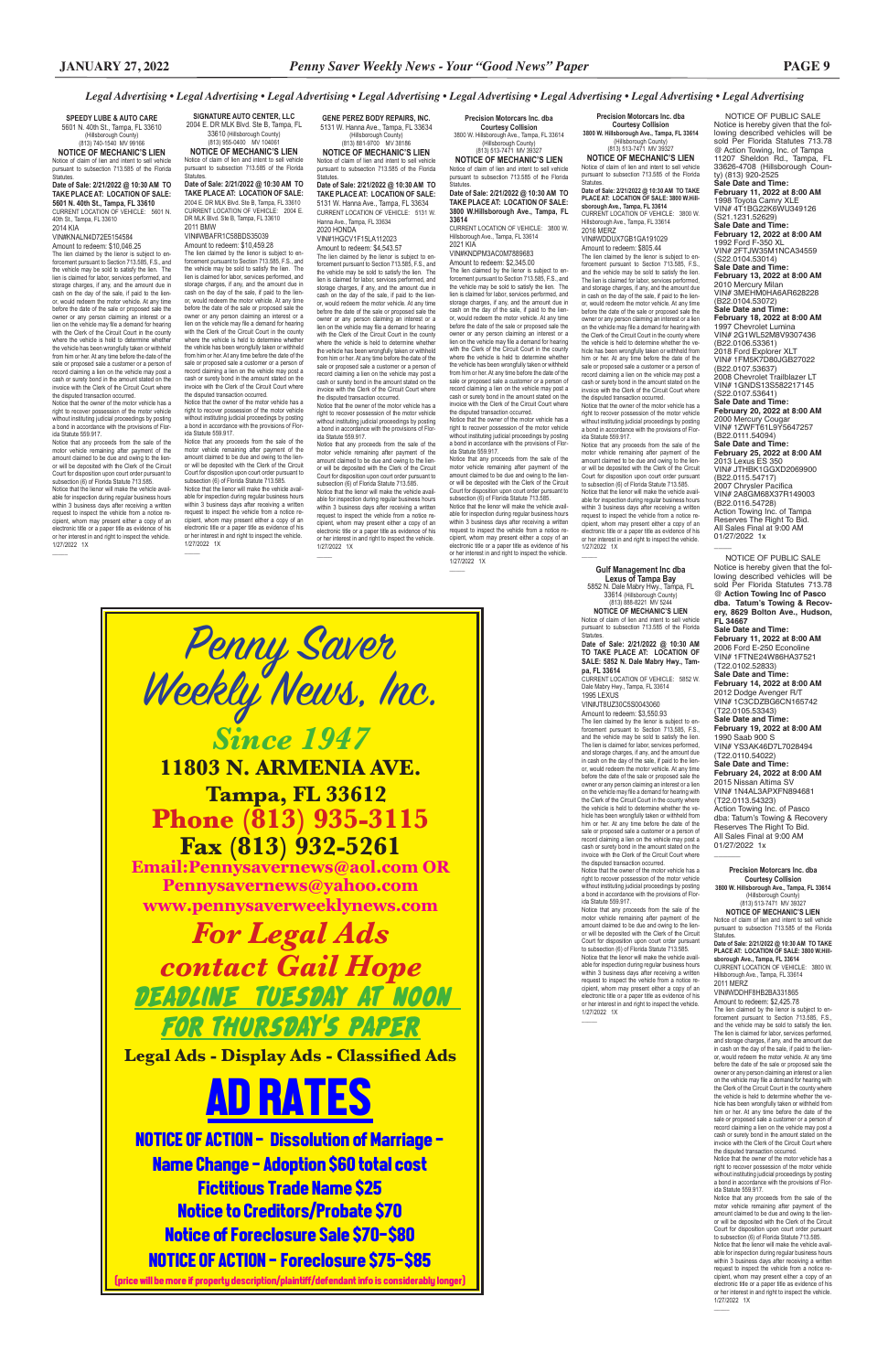**Facility 11: 13665 Fishhawk Blvd., Lithia, FL 33547, February 16 , 2022 @ 3:00 PM** Dominique Martin - Living set, boxes, kitchen items, armour, dresser, 2 nightstands, dining set. Chris Glynn- Dresser and computerchair **Facility 12: 5012 W. Laurel St., Tampa, FL 33607, February 16, 2022 @ 3:30 PM** Miesha Turner - Bags of clothing **Facility 13: 2301 W. Cleveland St., Tampa, FL 33609, February 16, 2022 @ 5:00 PM** Mark McGregor - 10 chairs, din-

ing table, coffee table, credenza, 4 boxes Edward Varney - clothes, books

Crystal Townsend - Household Items

Nathaniel Coleman - Tile and oth-

er building materials **Facility 14: 5045 W. Cypress St., Tampa, FL 33607, February 16, 2022 @ 5:30 PM**

Khari Jenkins - Clothes, Shoes, Boxes

**Facility 15: 6506 S. U.S. Hwy 301, Riverview, FL 33578, February 16, 2022 @ 6:00 PM**

Donald Gaffney - Household Goods & Furniture

Miguel Cepeda - Household goods & miscellaneous

The auction will be listed and advertised on **www.storagetreasures.com**. Purchases must be made with cash only and paid at the above referenced facility in order to complete the transaction. Extra Space Storage may refuse any bid and may rescind any purchase up until the winning bidder takes possession of the personal property.

items from a fully furnished 3 bedroom townhome<br>Donald Luke - Household Goods

1/27/2022 x 2/3/2022 2x

 $\overline{\phantom{a}}$ 

 NOTICE OF PUBLIC SALE **Extra Space Storage** will hold a public auction to sell personal property described below belonging to those individuals listed below at the locations below. **Facility 1: 7018 S. U.S. Hwy 301, Riverview, FL 33578, February 16, 2022 @ 9:30 AM** Patricia Dean- Furniture, boxes, bed sets Tania Saraiva- Business Items William Hoffman- Household Items, Furniture Sharon Thompson- Household goods & personal items Jerry Nolasco- Furniture, household goods Tania Saraiva- Furniture, Business items AES Gutters- 2002 Mitsubishi Fuso **Facility 2: 2460 S. Falkenburg Rd., Tampa, FL 33619, February 16, 2022 @ 10:00 AM** Kendrick Jones Goods Jada Honors - dresser and bed, sofa, TV stand Darryl Richardson - Household Goods Erica Atalla - Household Goods Khaniya Benson - queen bed and boxes **Facility 3: 10670 Bloomingdale Ave., Riverview, FL 33578, February 16, 2022 @ 10:30 AM** Mark Ash - Tools, Appliances, Home goods Kenneth Goff - furniture, appliances, shelving

Kayla Ashby - Holiday supplies, desk Trevor Thornton - Training Equip-

ment Nichole Bressette - Beds, chairs, table, futon, tv, clothes, toys, nurs-

ery set, boxes, mattress **Facility 4: 2402 Bloomingdale** 

**Ave., Valrico, FL 33596, February 16, 2022 @ 11:00 AM** Destinique Berrien - queen mat-

tress, House Hold Goods, Washer Dryer, Small Boxes Kentavious Gholston - Bedroom

set, boxes, sofa, TVs Nikolle Stapleton - Furniture and

Donald Luke - Household Goods **Facility 5: 2504 State Rd 60, Valrico, FL 33594, February 16 , 2022 @ 11:30 AM**

Regina Crews - Household goods, furniture, electronics, appliances, boxes. Yamila Pastor - Full 3br house,

boxes, furniture, household goods, decoration, kitchenware, TVs, Frank Calabro - boxes, Suitcases,

Work Tools Alexander Barrera - Miscellaneous personal items, clothes,

electronics, small furniture Michelle Marty - General household goods

Amitra Wiggins - (20) totes Jenassa Chapel - Household

Goods, personal items Marjorie Gunn - Boxes, Totes, Bags

Jocelyn Medina - Boxes with close

pictures dishes sheets **Facility 6: 1755 W. Brandon Blvd., Brandon, FL 33511, February 16, 2022 @ 12:00 PM**

Tenae Marie Houston - Household goods, bed set, furniture, TV, pictures

### $\overline{\phantom{a}}$ Notice of Public Sale

**Facility 7: 707 Providence Rd., Brandon, FL 33511, February 16, 2022 @ 12:30 PM** Julissa Rodriguez - Household

Goods Briana Bermudez - Furniture,

Household Goods Nicole M Sanders-Taylor - House-

hold goods, books & clothes Janise Cubit - Bed totes dresser Derrick Sweetland - Furniture, Household Goods

### **Rd., Tampa, FL 33619, February 16, 2022 @ 1:30 PM**

Roland Evans - 3 bedroom sets (queen/2 bunk bends), TV's, clothing, totes, fridge, microwave, kitchen items

Jason O'Hara - Birdcage, motorcycle parts, furniture, totes, clothing

John Chilcoat - Household Goods Shon Humphreys - Car and Engine pars, tools

Cindy Estes - futon, table, round table, chairs, tubs, clothes Crown Facets Inc - work equipment

Monica Filmore 1064 Personal Property LaKeisla Peoples 3014 Personal Property LaKeisla Peoples 3060 Personal Property Daymaris Rodriguez 4130 Personal Property Miguel River 4199 Personal Property 1/27/2022 x 2/3/2022 2x  $\overline{\phantom{a}}$ 

> Chris Barger - Mostly boxes **Facility 9: 601 S. Falkenburg Rd., Tampa, FL 33619, February 16, 2022 @ 2:00 PM** Ramon Izquierdo - Boxes + mix items including tools Danilo Caminero - Business supplies **Facility 10: 1830 E. State Rd. 60, Valrico, FL 33594, February 16, 2022 @ 2:30 PM** Melissa Harris - Household Furniture

Chris Moore - Household goods Jilianne Paoletti - Furniture & Clothing

*(Continued on next column)*

Notice of Public Sale

Notice is hereby given that **Champion Self Storage at 2809 E. College Ave., Ruskin, FL 33570** will sell the contents of the storage units listed below at a public auction to satisfy a lien placed on the contents (pursuant to Chapter 83 of the Florida Statutes). The sale will take place at the website **StorageTreasures.com on 02/16/22 at 9:00 am**. The sale will be conducted under the direction of Christopher Rosa (AU4167) and **StorageTreasures.com** on behalf of the facility's management. Units may be available for viewing prior to the sale on StorageTreasures. com. Contents will be sold for cash only to the highest bidder. A 10% buyer's premium will be charged as well as a \$50 cleaning deposit per unit. All sales are final. Seller reserves the right to withdraw the property at any time before the sale or to refuse any bids. The property to be sold is described as "general household items" unless otherwise noted. C1211 Curt Chandler; E1430 Gregory Clark; E2308 Emma Dale Frost; E2330 Mary Lipphardt Household Goods & Clothes; A2133 Kylea McLachlan; C1214 Curt Chandler; F2412 Luis Catasus Furniture; H1714 Kevin McPherson Tools; A2036 Bernard Spooner Furniture & Box-

**Bidding will close on the web-**<br>site www.StorageTreasures **site www.StorageTreasures. com 02/16/2022 at 10AM**

es

 $\overline{\phantom{a}}$ 

1/27/2022 x 2/3/2022 2x

Tenant Name Unit **Property Description** Vincent Campbell 5177 Personal Property<br>Johnny Clark 1186 Johnny Clark Personal Property Juan Feliciano 5022 Personal Property Precious Jeltz 4033 Personal Property Precious Jeltz 2030 Personal Property Richard Ruiz 1170 Personal Property Jaylen Gamble 1211 Personal Property **Metro Self Storage (NT) -17231 Dona Michelle Dr., Tampa, FL 33647 (813) 910-2900 Bidding will close on the website www.StorageTreasures. com** on 02/16/2022 at 10AM.<br> **Tenant Name** Unit Tenant Name Property Description Lori Drury D103

 $\overline{\phantom{a}}$ 

 NOTICE OF PUBLIC SALE NOTICE IS HEREBY GIVEN that **Storage Center in Wesley Chapel** intends to sell the personal property described below to enforce a lien imposed on said property under the Florida Self Storage Facility Act Statutes (Section 83.801-83-809). The Owner will sell at public sale on the **15th day of February 2022, at 11:30 Am, at 1891 Trout Creek Road Wesley Chapel FL 33544** the following:<br>Customers

 NOTICE OF PUBLIC SALE Notice is hereby given that the following vehicles will be sold at public auction pursuant to F.S. 713.585 on the sale dates at the locations below at 9:00 a.m. to satisfy labor and storage charges. 2003 Toyota 4T1BE32K93U707956 Total Lien: \$6128.87 Sale Date:02/21/2022 Location:A 1 Auto Sales Tampa Incorporated 6301 Causeway Blvd Tampa, FL 33619 (813) 977-3335 2016 Ford 1FMJK1HT1GEF02737 Total Lien: \$12359.56 Sale Date:02/21/2022 Location:Florida Wholesale LLC dba Budget Motorcars 13720 N Nebraska Ave Tampa, FL 33613 (813) 600-3355 1956 Ford M6NT138010 Total Lien: \$8626.25 Sale Date:02/21/2022 Location:Import Mayhem Inc 13211 N Nebraska Ave Ste B Tampa, FL 33612 813-817-4589 Pursuant to F.S. 713.585 the cash amount per vehicle would be sufficient to redeem that vehicle from the lienor. Any interested party has a right to a hearing prior to the sale by filing a demand for the hearing with the Clerk of the Circuit Court in Hillsborough and mailing copies of the same to all owners and lienors. The owner/lienholder has a right to recover possession of the vehicle by posting bond pursuant

 NOTICE OF PUBLIC SALE: **E & S PAINT & BODY SHOP** gives notice that on **02/21/2022 at 09:00 AM** the following vehicles(s) may be sold by public sale at **5002 N. 22ND STREET, TAMPA, FL 33610** (Hillsborough County) to satisfy the lien for the amount owed on each vehicle for any recovery, towing, or storage services charges and administrative fees allowed pursuant to Florida statute 713.78. VIN#2G1FB1EDXB9148051 2011 CHEVROLET VIN#1N4AL3AP2EC269430 2014 NISS VIN#5XYKT3A60EG426888 2014 KIA MOTORS CORP VIN#1FMCU9GX1GUB88213 2016 FORD VIN#1N4AL3AP5HC173747 2017 NISS VIN#JF1VA1B62H9838327 2017 SUBA 1/27/2022 1X  $\overline{\phantom{a}}$ 

> to F.S. 559.917 and if sold any proceeds remaining from the sale will be deposited with the Clerk of Circuit Court for disposition.

1/27/2022 1X

The date of first publication of this January 27, 2022.

> Notice is hereby given that **Sentry Self Storage at 4901 E. Adamo Dr., Tampa, FL 33605** will sell the contents of the storage units listed below at a public auction to satisfy a lien placed on the contents (pursuant to Chapter 83 of the Florida Statutes). The sale will take place at the website **StorageTreasures. com on 02/16/2022 at 9:00 am**. The sale will be conducted under the direction of Christopher Rosa (AU4167) and StorageTreasures. com on behalf of the facility's management. Units may be available for viewing prior to the sale on StorageTreasures.com. Contents will be sold for cash only to the highest bidder. A 10% buyer's premium will be charged as well as a \$100.00 cleaning deposit per unit. All sales are final. Seller reserves the right to withdraw the property at any time before the sale or to refuse any bids. The property to be sold is described as "general household items" unless otherwise noted C003 FLOREEN LEE LIV-ING ROOM BEDROOM TABLE CABLE DESK A075 CONCEP-TION CHAVEZ/CONCEPTION CHAVEZ JR CAR BOXES B207 JULIA YOUNG TOYS TOTES 40" TV D028 PAUL BENNETT C015 MARVIN JETTE TWIN BED COUCH CLOTHES B019 AARON BEATTY/A BEATTY A057 JOSE MENDEZ TOOLS B165 CALVIN SIRMONS/CALVIN B SIRMONS CLOTHING SHOES B232 JULIA YOUNG BOXES OF CLOTHES AND SMALL FURNITURE D039 LEROY PEARCE/CLIFFORD LEROY PEARCE C075 RONNIE FISHER/RONNIE FISHER JR D002 MELISSA CALLERY/ME-LISSA A CALLERY A014 ANTO-NIO WILLIAMS BUICK ENCORE 2015 I002 ENGLON ROBERTS JR/ENGLON LEO ROBERTS JR/ BRENDA GEAN JONES/CAPI-TAL ONE AUTO FINANCE 2015 DODGE GRAND CARO VAN VIN#2C4RDGCG7FR717216 1/27/2022 x 2/3/2022 2x

### **Notice of Public Sale**

Notice is hereby given that the following described vehicles will be sold for towing and storage pursuant to F.S.#713.78. Sale will be held at **EXPRESS TOWING & RECOVERY, 2116 Jelane DRIVE, Valrico, FL 33594** (Hillsborough County). Dates and time of sale as listed below. **EXPRESS TOWING & RECOVERY** reserves the right to bid. **SALE DATE: FEBRUARY 11, 2022 AT 8:00 A.M.** 2003 CHEV UT VIN#1GNDS13SX32349410 VOLT RFZ DB VIN#L08YGJGC3M1004512 1/27/2022 1X  $\overline{\phantom{a}}$ 

**of Personal Property** Pursuant to the lien granted by the Florida Self-Storage Facility Act, notice is hereby given that the undersigned self-storage units will be sold at a public sale by competitive bidding, to satisfy the lien of the Lessor, with **Metro Storage LLC**  as managing agent for Lessor, for rental and other charges due from the undersigned. The said property has been stored and is located at the respective address below. The sale will be conducted under the guidance of Chris Rosa (AU 4167) on behalf of the facilities' management. Units up for auction will be listed for public bidding online at **www.StorageTreasures. com** beginning five days prior to the scheduled auction date and time. The terms of the sale will be by lot to the highest bidder for cash only. A 10% buyer's premium will be charged per unit. All sales are final. Metro Storage LLC reserves the right to withdraw any or all units, partial or entire, from the sale at any time before the sale or refuse any bids. The property to be sold is described as "general household items" unless otherwise noted. All contents must be removed completely from the property within 48 hours or sooner or are deemed abandoned by bidder/buyer. Sale rules and regulations are available at the time of sale.

> **Facility 8: 105 S. Falkenburg 2022 AT 8:00 A.M.** 2009 NISSAN TITAN VIN#1N6BA06A59N311068 VIN#2T1CF28P0YC417550 2003 HONDA ACCORD VIN#1HGCM56643A062219 1998 MERCEDES M CLASS VIN#4JGAB54EXWA014505 2000 Mercury Grand Marquis VIN#2MEFM75WXYX649529 1/27/2022 1X

> > $\overline{\phantom{a}}$

**Metro Self Storage (PP) 3501 Gandy Blvd., Pinellas Park, FL 33781 (813) 570-9903 Bidding will close on the web-<br>site www.StorageTreasures. site www.StorageTreasures. <u>com</u>** on 02/16/2022 at 10AM.<br>Tenant Name Unit Tenant Name Property Description Vicki Badji Thibault B033 Household Enrique Rebolledo-Castelan D125 motorcycle Vin 1HD1FC-M12GB617758 Enrique Rebolledo-Castelan D125 Household Robin Elston E163 Household Tammy Wright E181 Household Kimberly Goldsborough E221 Household Justin Roberson E275 Personal **Metro Self Storage (LU) 13100 66 St. N., Largo, FL 33773 (727) 535-7200 Bidding will close on the website www.StorageTreasures. com on 02/16/2022 at 10AM**.<br>Tenant Name Unit Tenant Name Property Description Mark Anderson A138 Personal Property Craig Webster A305 Personal Property Bruce Banko II A346 Personal Property Charmaine Vazquez A647 Personal Property David Nitsch A1010 Personal Property Faith Burget B109 Personal Property April Greene C106 Personal Property **Metro Self Storage (TC) 8323 W. Hillsborough Ave., Tampa, FL 33615 (813) 884-1822 Bidding will close on the web-**<br>site www.StorageTreasures. **site www.StorageTreasures. com on 02/16/2022 at 10AM**. Tenant Name Unit Property Description Tiffany Stanley 31 Personal Property David Vieira 261 Personal Property Vanessa Morales 404 Personal Property Cory Epkins 113 Personal Property Kevin Malave 278

Personal Property

**Metro Self Storage (RI) 11567** 

**US 301, Riverview, FL 33578 (813) 677-7117**

Personal Property Aisha Martinez G120 Personal Property *(Continued on next column)*

Customers name #Unit Description of Good as per Rental <u>agreement</u><br>Eric Javon Foster 3841 Household Goods Sale subject to cancellation in the event of settlement. Should it be impossible to dispose of these

goods on the day of sale, the sale will be continued on such seceding sale days thereafter as may be necessary to complete the sale. 1/27/2022 x 2/3/2022 2x

 $\overline{\phantom{a}}$ 

IN THE CIRCUIT COURT OF THIRTEENTH (13TH) JUDICIAL CIRCUIT OF THE STATE OF FLORIDA, IN AND FOR HILLSBOROUGH COUNTY PROBATE DIVISION Case No: 2021-CP- 002943

Div.:U IN RE THE ESTATE OF: HAROLD KAHLE ASP **NOTICE TO CREDITORS**

The name of the decedent, the designation of the court in which the administration of this estate is pending, and the file number are indicated above. The address of the court is Cindy Stuart, Clerk of Circuit Court, P.O. Box 1110, Tampa, FL 33601-1110, Attn: Probate. The name and address of the Personal Representative and of the Personal Representative's attorney are indicated below.

If you have been served with a copy of this notice and you have any claim or demand against the decedent's estate, even it that claim is unmatured, contingent or liquidated, you must file your claim with the court ON OR BEFORE THE LATER OF A DATE THAT IS 3 MONTHS AFTER THE DATE OF THE FIRST PUBLICATION OF THIS NOTICE OR 30 DAYS AF-TER YOU RECEIVE A COPY OF THIS NOTICE.

All other creditors of the decedent and other persons who have claims or demands against the decedent's estate, including un-matured, contingent or liquidated claims must file their claims with the court WITHIN 3 MONTHS AFTER THE DATE OF **THE FIRST PUBLICATION OF** THIS NOTICE.

ALL CLAIMS NOT SO FILED WILL BE FOREVER BARRED.

EVEN IF A CLAIM IS NOT BARRED BY THE LIMITA-TIONS DESCRIBED ABOVE, ALL CLAIMS WHICH HAVE NOT BEEN FILED WILL BE BARRED TWO YEARS AFTER DECE-DENT'S DEATH.

The date of death of the decedent is December 17, 2020.

CHRISTINA ASP, Personal Representative 444 Old Welcome Rd. Lithia, FL 33547

Attorney for Personal Representative: STITZEL LAW, L.L.C. D. HOWARD STITZEL, III, ESQUIRE FBN:818674 206 Mason St. Brandon, FL 33511 (813) 643-8000 1/27/2022 x 2/3/2022 2x

 $\overline{\phantom{a}}$ 

 $\overline{\phantom{a}}$ 

 $\overline{\phantom{a}}$ 

 $\overline{\phantom{a}}$ 

 NOTICE OF PUBLIC SALE Notice is hereby given that on 2/11/2022 at 10:30 am, the following mobile home will be sold at public auction pursuant to F.S. 715.109 1990 SUNP HS FLFLK32A11630ST & FL-FLK32B11630ST. Last Tenants: DALLAS TRACY, MARCELYN LOIS TRACY AKA MARCELYN REASER TRACY, REBECCA SUE TRACY and all unknown parties beneficiaries heirs. Sale to be at SUN MEADOWBROOK FL LLC DBA MEADOWBROOK VILLAGE, 8920 SHELDON ROAD, TAMPA FL 33635 (Hillsborough County). 813-241-8269. 1/27/2022 x 2/3/2022 2x

 NOTICE OF PUBLIC SALE Notice is hereby given that on 2/11/2022 at 10:30 am, the following mobile home will be sold at public auction pursuant to F.S. 715.109 1972 COVE HS 260CE2LAF3058. Last Tenants: DAVID ANTHONY NICHOLS AKA GLEN PIKE and all unknown parties beneficiaries heirs. Sale to be at ZACK'S OAKSIDE MOBILE PARK LLC, 38539 CRESCENT<br>AVENUE, ZEPHYRHILLS, FL AVENUE, ZEPHYRHILLS, 33542 (Pasco County). 813-241- 8269.

1/27/2022 x 2/3/2022 2x

 NOTICE OF PUBLIC SALE Notice is hereby given that on 2/11/2022 at 10:30 am, the following mobile home will be sold at public auction pursuant to F.S. 715.109 1987 BARR HS LFLBA2AG313309734 & LFL-BA2BG313309734. Last Tenants: DONNA HIXON and all unknown parties beneficiaries heirs. Sale to be at KENTWOOD FAMILY COM-MUNITIES LLC, 4821 WILLIAMS RD., TAMPA, FL 33610 (Hillsborough County). 813-597-5734. 1/27/2022 x 2/3/2022 2x

**NOTICE OF PUBLIC SAL** Public Auction at **Wesley Chapel Self Storage located at 26504 Wesley Chapel Blvd., Wesley Chapel, FL** hereby gives notice of a public sale to the highest bidder for cash only on **FEBRUARY 15, 2022, at 10:00am** in accordance with the Florida Self Storage Facility Act Statutes (Section 83.801- 83.809). Seller reserves the right to withdraw property at any time. This property is being sold to satisfy a landlord lien. Property includes contents of the spaces of the following tenants. Unit # Tenant Name Contents 2007 Shawna Clapp Shawne Clapp Household Goods, Furniture 430 James Indelicato Household Goods 2731RU U Stephanie Tejera Household Goods 1/27/2022 x 2/3/2022 2x  $\overline{\phantom{a}}$ 

### **NOTICE UNDER FICTITIOUS NAME LAW PURSUANT TO SECTION 865.09, FLORIDA STATUTES** Notice is hereby given that the under-

signed, desiring to engage in business under the fictitious name of

# **COLD BLOODED BALLS** located at 14432 En-

glish Lavender Dr., Wimauma, FL 33598 intends to register the said name with the Division of Corporations of the Florida Department of State, Tallahassee, Florida. Paul Davis, Owner

> NOTICE OF PUBLIC SALE: **TARGET R/T** gives Notice of Foreclosure of Lien and intent to sell these vehicles at **3745 N. FLOR-IDA AVE., TAMPA, FL 33603**  (Hillsborough County), pursuant to subsection 713.78 of the Florida Statutes. **TARGET R/T** reserves the right to accept or reject any and/or all bids.

> **SALE DATE: FEBRUARY 23,**  2000 TOYOTA CAMRY SOLARA

1/27/2022 1X \_\_\_\_ NOTICE OF PUBLIC SALE

 NOTICE OF PUBLIC SALE: **813 TOWING SERVICE LLC** gives notice that on 02/21/2022 at 08:00 AM the following vehicles(s) may be sold by public sale at **1112 E 127TH AVE., TAMPA, FL 33612 (Hillsborough County)** to satisfy the lien for the amount owed on each vehicle for any recovery, towing, or storage services charges and administrative fees allowed pursuant to Florida statute 713.78. VIN#1FTNF20576ED48532 2006 FORD VIN#1G8AN15F86Z161669 2006 STRN VIN#4T1BF1FK4EU454009 2014 TOYT VIN#JNKCV61E69M300805 2009 INFI 1/27/2022 1X

 $\overline{\phantom{a}}$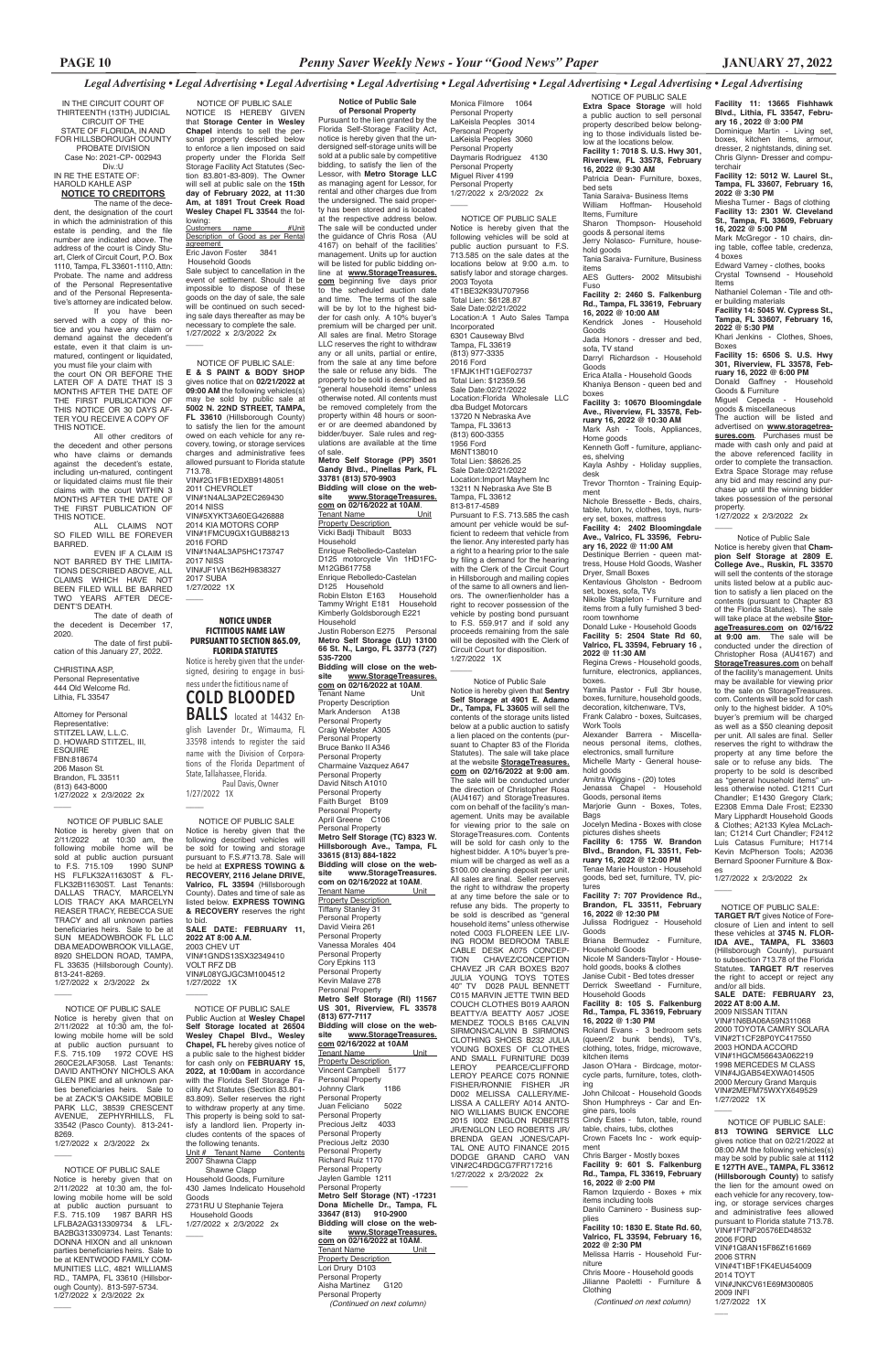**NOTICE OF APPLICATION FOR TAX DEED**

r of the following tax ce has filed the certificates for a tax deed to be issued. The certificate numbers and years of issuance, the description of the property, and the names in which it was assessed are: Folio No. 049150.1934

 File No. 2022-115 Certificate No.: 2019 / 5812 Year of Issuance: 2019 Description of Property: PARKWAY CENTER SINGLE FAMILY PHASE 2B LOT 27 BLOCK 8 PLAT BK / PG : 100 / 96 SEC - TWP - RGE : 13 - 30 - 19 **SUBJECT TO ALL OUTSTANDING TAXES**

#### Name(s) in which assessed: **PASCO HOME HELP INC**

All of said property being in the County of Hillsborough, State of

**FOR TAX DEED**<br>The holder of the following tax certificates<br>has filed the certificates for a tax deed to be issued. The certificate numbers and years of issuance, the description of the property, and the names in which it was assessed are:

Florida. Unless such certificate shall be redeemed according to law, the property described in such certificate shall be sold to the highest bidder on (2/17/2022) online via the internet at www. hillsborough.realtaxdeed.com. Dated this 3rd day of January, 2022.

 CINDY STUART Clerk of the Circuit Court Hillsborough County, Florida Signature by:Carolina Muniz, Deputy Clerk

If you are a person with a disability who needs any accommodation in order to participate in this proceeding, you are entitled, at no cost to you, to the provision of certain assistance. Please contact the Clerk's ADA Coordinator, 601 E. Kennedy Blvd., Tampa, Florida, (813) 276-8100 extension 4205, two working days prior to the date the service is needed; if you are hearing or voice impaired, call 711. 1/6/2022 x 1/27/2022 4x

# **NOTICE OF APPLICATION**

 $\overline{\phantom{a}}$ 

 File No. 2022-117 Certificate No.: 2019 / 13302 Year of Issuance: 2019 Description of Property:<br>SUNSET PARK THAT PART OF LOTS

 Folio No. 010558.0000 File No. 2022-116 Certificate No.: 2019 / 1171 Year of Issuance: 2019 Description of Property: BAY CREST PARK UNIT NO 03 LOT 9 BLOCK 3<br>PLAT BK / PG : 38 / 35<br>SEC - TWP - RGE : 02 - 29 - 17<br>**SUBJECT TO ALL OUTSTANDING TAXES**

# Name(s) in which assessed:<br>**JOHN PAPADOPOULOS<br>IRENE PAPADOPOULOS**<br>All of said property being

hillsborough.realtaxdeed.com. Dated this 3rd day of January, 2022.<br>CINDY STUART

in the County of Hillsborough, State of Florida.

Unless such certificate shall be redeemed according to law, the property described in such certificate shall be sold to the highest bidder on (2/17/2022) online via the internet at www. hillsborough.realtaxdeed.com. Dated this 3rd day of Jan-

uary, 2022. CINDY STUART Clerk of the Circuit Court

 Hillsborough County, Florida Signature by:Carolina Muniz, Deputy Clerk If you are a person with a disability who

Unless such certificate shall be redeemed according to law, the property described in such certificate<br>shall be sold to the highest bidder on<br>(2/17/2022)onlineviatheinternetatwww. hillsborough.realtaxdeed.com. Dated this 3rd day of Jan-

 Deputy Clerk If you are a person with a disability who needs any accommodation in order to participate in this proceeding, you are entitled, at no cost to you, to the provision<br>of certain assistance. Please contact the of certain assistance. Please contact the Clerk's ADA Coordinator, 601 E. Kennedy Blvd., Tampa, Florida, (813) 276-8100 extension 4205, two working days prior to the date the service is needed; if you are hearing or voice impaired, call 711. 1/6/2022 x 1/27/2022 4x  $\overline{\phantom{a}}$ 

needs any accommodation in order to participate in this proceeding, you are entitled, at no cost to you, to the provision of certain assistance. Please contact the Clerk's ADA Coordinator, 601 E. Kennedy Blvd., Tampa, Florida, (813) 276-8100 extension 4205, two working days prior to the date the service is needed; if you are hearing or voice impaired, call 711. 1/6/2022 x 1/27/2022 4x

### **NOTICE OF APPLICATION FOR TAX DEED**<br>The holder of the following tax certificates has filed the certificates for a tax deed to be issued. The certificate numbers and years of issuance, the description of the property, and the names in which it was assessed are:<br>Folio No 012945 3380

#### **NOTICE OF APPLICATION FOR TAX DEED**

The holder of the following tax certificates has filed the certificates for a tax deed to be issued. The certificate numbers and years of issuance, the description of the property, and the names in which it was assessed are: Folio No. 121506.0000

 $\overline{\phantom{a}}$ 

SUNSET PARK THAT PART OF LOTS 19 20 21 & 22 FROM NE COR OF LOT 19 RUN SLY ALONG E BDRY 150 FT TO NW COR OF LOT 30 WLY P/L TO

### N BDRY OF LOT 19 21 FT N 1 DEG 3 MIN 20 SEC W 10 FT W 48.88 FT N 140 FT TO N BDRY AND E 70 FT TO BEG BLOCK 1 TRACT B PLAT BK / PG : 10 / 46 SEC - TWP - RGE : 32 - 29 - 18 **SUBJECT TO ALL OUTSTANDING TAXES**

# Name(s) in which assessed: **ERC HOMES CAPITAL LLC**

All of said property being in the County of Hillsborough, State of Florida.

**FOR TAX DEED**<br>The holder of the following tax certificates<br>has filed the certificates for a tax deed to be issued. The certificate numbers and years of issuance, the description of the property, and the names in which it was assessed are: Folio No.190990.0000 File No. 2022-120 Certificate No.: 2019 / 18404 Year of Issuance: 2019 Description of Property: EAST TAMPA LOTS 1 AND 2 BLOCK 58 PLAT BK / PG : 0001 / 0079

Unless such certificate shall be redeemed according to law, the property described in such certificate shall be sold to the highest bidder on (2/17/2022) online via the internet at www.

# CINDY STUART Clerk of the Circuit Court Hillsborough County, Florida Signature by:Carolina Muniz,

Dated this 3rd day of January, 2022.

 Deputy Clerk If you are a person with a disability who needs any accommodation in order to participate in this proceeding, you are entitled, at no cost to you, to the provision of certain assistance. Please contact the Clerk's ADA Coordinator, 601 E. Kennedy Blvd., Tampa, Florida, (813) 276-8100 extension 4205, two working days prior to the date the service is needed; if you are hearing or voice impaired, call 711. 1/6/2022 x 1/27/2022 4x

 $\overline{\phantom{a}}$ 

The following tax certificates has filed the certificates for a tax deed to be issued. The certificate numbers and years of issuance, the description of the property, and the names in which it was assessed are: Folio No. 204902.0000

**NOTICE OF APPLICATION FOR TAX DEED**

The holder of the following tax certificates has filed the certificates for a tax deed to be issued. The certificate numbers and years of issuance, the description of the property, and the names in which it was assessed are: Folio No. 012591.0000

> (2/17/2022) online via the internet at www. hillsborough.realtaxdeed.com. Dated this 3rd day of Jan-

uary, 2022.<br>CINDY STUART

 File No. 2022-118 Certificate No.: 2019 / 1273 Year of Issuance: 2019 Description of Property:<br>FRAZIER SUBDIVISION LOT 10<br>PLAT BK / PG : 32 / 81<br>SEC - TWP - RGE : 02 - 27 - 18<br>**SUBJECT TO ALL OUTSTANDING TAXES** Name(s) in which assessed:

**ESTATE OF THERESA CARDAMONE JOHN J. CARDAMONE THERESA CARDAMONE**

All of said property being in the County of Hillsborough, State of Florida.

uary, 2022. CINDY STUART Clerk of the Circuit Court Hillsborough County, Florida Signature by:Carolina Muniz,

> **FOR TAX DEED**<br>The holder of the following tax certificates<br>has filed the certificates for a tax deed to be issued. The certificate numbers and years of issuance, the description of the property, and the names in which it was assessed are: Folio No. 003558.0010 File No. 2022-123 Certificate No.: 2019 / 376 Year of Issuance: 2019

> Description of Property: W 5/8 OF S 1/2 OF SW 1/4 OF NW 1/4 LESS RD R/W  $TWP - RGF \cdot 11 - 28 - 17$

Unless such certificate shall be redeemed according to law, the property described in such certificate shall be sold to the highest bidder on<br>(2/17/2022) online via the internet at <u>www.</u><br><u>hillsborough.realtaxdeed.com</u>.

Dated this 3rd day of January, 2022.<br>CINDY STUART

 Folio No.012945.3380 File No. 2022-119 Certificate No.: 2019 / 1310 Year of Issuance: 2019 Description of Property: CHEVAL WEST VILLAGE THREE LOT 18 BLOCK 2 PLAT BK / PG : 70 / 25 SEC -TWP - RGE : 07 - 27 - 18 **SUBJECT TO ALL OUTSTANDING TAXES**

### **NOTICE OF APPLICATION FOR TAX DEED** r of the following tax ce has filed the certificates for a tax deed to<br>be issued. The certificate numbers and

Name(s) in which assessed: **JOEY R VITALE** All of said property being

in the County of Hillsborough, State of Florida. Unless such certificate

shall be redeemed according to law, the property described in such certificate shall be sold to the highest bidder on (2/17/2022) online via the internet at www. hillsborough.realtaxdeed.com.

Dated this 3rd day of January, 2022. CINDY STUART Clerk of the Circuit Court Hillsborough County, Florida Signature by:Carolina Muniz,

 Deputy Clerk If you are a person with a disability who

needs any accommodation in order to participate in this proceeding, you are entitled, at no cost to you, to the provision of certain assistance. Please contact the Clerk's ADA Coordinator, 601 E. Kennedy Blvd., Tampa, Florida, (813) 276-8100 extension 4205, two working days prior to the date the service is needed; if you are hearing or voice impaired, call 711. 1/6/2022 x 1/27/2022 4x **FOR TAX DEED**<br>The holder of the following tax certificates<br>has filed the certificates for a tax deed to be issued. The certificate numbers and years of issuance, the description of the property, and the names in which it was assessed are:

# **NOTICE OF APPLICATION**

 $\overline{\phantom{a}}$ 

SEC - TWP - RGE : 19 - 29 - 19 **SUBJECT TO ALL OUTSTANDING** 

#### **TAXES** Name(s) in which assessed: **SOUTHEAST PROPERTY ACQUISI-TIONS LLC**

All of said property being in the County of Hillsborough, State of Florida.

 Certificate No.: 2019 / 7412 Year of Issuance: 2019 Description of Property: BAY HILLS VILLAGE A CONDOMINIUM LOT 36 BLOCK 2 PLAT BK / PG : 8 / 4 SEC - TWP - RGE : 10 - 28 - 20 **SUBJECT TO ALL OUTSTANDING**  assessed are: Folio No. 023958.9318 File No. 2022-131 Certificate No.: 2019 / 2404 Year of Issuance: 2019 Description of Property: MANHATTAN-HUMPHREY<br>TOWNHOMES UNIT TWO LOT 9

Unless such certificate shall be redeemed according to law, the property described in such certificate shall be sold to the highest bidder on (2/17/2022) online via the internet at www. hillsborough.realtaxdeed.com.

### CINDY STUART Clerk of the Circuit Court Hillsborough County, Florida Signature by:Carolina Muniz, Deputy Clerk

Dated this 3rd day of January, 2022.

 CINDY STUART Clerk of the Circuit Court Hillsborough County, Florida Signature by:Carolina Muniz, Deputy Clerk

If you are a person with a disability who needs any accommodation in order to participate in this proceeding, you are entitled, at no cost to you, to the provision of certain assistance. Please contact the Clerk's ADA Coordinator, 601 E. Kennedy Blvd., Tampa, Florida, (813) 276-8100 extension 4205, two working days prior to the date the service is needed; if you are hearing or voice impaired, call 711. 1/6/2022 x 1/27/2022 4x

 $\overline{\phantom{a}}$ 

**NOTICE OF APPLICATION FOR TAX DEED**

The holder of the following tax certificates<br>has filed the certificates for a tax deed to has filed the certificates for a tax deed to be issued. The certificate numbers and years of issuance, the description of the property, and the names in which it was assessed are: Folio No. 141859.0000 File No. 2022-129 Certificate No.: 2019 / 14183 Year of Issuance: 2019 Description of Property: TERRACE PARK SUBDIVISION LOTS 3 AND 4 BLOCK 19 PLAT BK / PG : 10 / 71 SEC - TWP - RGE : 21 - 28 - 19 **SUBJECT TO ALL OUTSTANDING TAXES**

 $Name(s)$  in which asset **JASON W GOINS WANDA N GOINS**

---<br>CINDY STUART Clerk of the Circuit Court Hillsborough County, Florida Signature by:Carolina Muniz,

 Deputy Clerk If you are a person with a disability who needs any accommodation in order to participate in this proceeding, you are entitled, at no cost to you, to the provision of certain assistance. Please contact the Clerk's ADA Coordinator, 601 E. Kennedy Blvd., Tampa, Florida, (813) 276-8100 extension 4205, two working days prior to the date the service is needed; if you are hearing or voice impaired, call 711. 1/6/2022 x 1/27/2022 4x  $\overline{\phantom{a}}$ 

 File No. 2022-121 Certificate No.: 2019 / 19052 Year of Issuance: 2019 Description of Property:<br>PINE DALE ESTATES LOT 11<br>PLAT BK / PG : 32 / 97<br>SEC - TWP - RGE : 32 - 28 - 22<br>**SUBJECT TO ALL OUTSTANDING TAXES** Name(s) in which assessed: **FRANCES A HARDEE/TRUSTEE**

**FRANCES A. HARDEE, TRUSTEE FRANCES A. HARDEE REVOCABLE LIVING TRUST DATED**

**APRIL 19, 2016** All of said property being in the County of Hillsborough, State of Florida.

Unless such certificate shall be redeemed according to law, the property described in such certificate shall be sold to the highest bidder on

> **FOR TAX DEED**<br>The holder of the following tax certificates<br>has filed the certificates for a tax deed to be issued. The certificate numbers and years of issuance, the description of the property, and the names in which it was assessed are: Folio No. 061504.1048 File No. 2022-130 Certificate No.: 2019 / 7520 Year of Issuance: 2019 Description of Property: TEMPLE TERRACE WOODS LOT 24 PLAT BK / PG : 82 / 55 SEC - TWP - RGE : 19 - 28 - 20 **SUBJECT TO ALL OUTSTANDING TAXES** Name(s) in which assessed: **BARBARA LOEWE MELANIE R STEVENSON BARBARA LOEWE ET AL**

> property described in such certificate<br>shall be sold to the highest bidder on<br>(2/17/2022)onlineviatheinternetat<u>www.</u> hillsborough.realtaxdeed.com.

CINDY STUART Clerk of the Circuit Court Hillsborough County, Florida

 Signature by:Carolina Muniz, Deputy Clerk If you are a person with a disability who needs any accommodation in order to participate in this proceeding, you are entitled, at no cost to you, to the provision of certain assistance. Please contact the Clerk's ADA Coordinator, 601 E. Kennedy Blvd., Tampa, Florida, (813) 276-8100 extension 4205, two working days prior to the date the service is needed; if you are hearing or voice impaired, call 711. 1/6/2022 x 1/27/2022 4x

#### **NOTICE OF APPLICATION FOR TAX DEED**

 $\overline{\phantom{a}}$ 

The holder of the following tax certificates has filed the certificates for a tax deed to be issued. The certificate numbers and years of issuance, the description of the property, and the names in which it was assessed are: Folio No. 025385.0000

 File No. 2022-122 Certificate No.: 2019 / 2571 Year of Issuance: 2019 Description of Property: GROVE PARK ESTATES UNIT NO 6 LOT 1 BLOCK 5 PLAT BK / PG : 35 / 8 SEC - TWP - RGE : 27 - 28 - 18 **SUBJECT TO ALL OUTSTANDING TAXES**

Name(s) in which assessed: **LEONARDO ANTHONY DOMINGUEZ**

All of said property being in the County of Hillsborough, State of Florida.

Unless such certificate shall be redeemed according to law, the property described in such certificate

shall be sold to the highest bidder on<br>(2/17/2022) online via the internet at <u>www.</u><br>hillsborough.realtaxdeed.com.<br>Dated this 3rd day of Jan-

uary, 2022.<br>CINDY STUART

**TAXES**<br>Name(s) in which assessed Name(s) in which assessed: **V MCBRIDE PROPERTIES LLC**

 CINDY STUART Clerk of the Circuit Court Hillsborough County, Florida Signature by:Carolina Muniz,

 Deputy Clerk If you are a person with a disability who

**NOTICE OF APPLICATION FOR TAX DEED**<br>The holder of the following tax certificates<br>has filed the certificates for a tax deed to

needs any accommodation in order to participate in this proceeding, you are entitled, at no cost to you, to the provision of certain assistance. Please contact the Clerk's ADA Coordinator, 601 E. Kennedy Blvd., Tampa, Florida, (813) 276-8100 extension 4205, two working days prior to the date the service is needed; if you are hearing or voice impaired, call 711. 1/6/2022 x 1/27/2022 4x

# **NOTICE OF APPLICATION**

 $\overline{\phantom{a}}$ 

Name(s) in which assessed **JN AND EG LIMITED COMPANY** All of said property being in the County of Hillsborough, State of

**SUBJECT TO ALL OUTSTANDING TAXES**

Name(s) in which assessed:<br>**BLD 2 LLC** 

**BLD 2 LLC** All of said property being in the County of Hillsborough, State of Florida.

CINDY STUART Clerk of the Circuit Court Hillsborough County, Florida

 Signature by:Carolina Muniz, Deputy Clerk If you are a person with a disability who needs any accommodation in order to participate in this proceeding, you are entitled, at no cost to you, to the provision of certain assistance. Please contact the Clerk's ADA Coordinator, 601 E. Kennedy Blvd., Tampa, Florida, (813) 276-8100 extension 4205, two working days prior to the date the service is needed; if you are hearing or voice impaired, call 711. 1/6/2022 x 1/27/2022 4x

 $\overline{\phantom{a}}$ 

be issued. The certificate numbers and years of issuance, the description of the property, and the names in which it was assessed are: Folio No. 057472.2690 File No. 2022-124 Certificate No.: 2019 / 6775 Year of Issuance: 2019 Description of Property: SUN CITY CENTER UNIT 253 PHASE II LOT 11 BLOCK 3 PLAT BK / PG : 71 / 74 SEC - TWP - RGE : 13 - 32 - 19 **SUBJECT TO ALL OUTSTANDING TAXES**

Name(s) in which assessed:

**PHYLLIS GIVAN** All of said property being in the County of Hillsborough, State of Florida. Unless such certificate shall be redeemed according to law, the property described in such certificate shall be sold to the highest bidder on (2/17/2022) online via the internet at www. hillsborough.realtaxdeed.com. Dated this 3rd day of Jan-

uary, 2022. CINDY STUART Clerk of the Circuit Court Hillsborough County, Florida

 Signature by:Carolina Muniz, Deputy Clerk If you are a person with a disability who

needs any accommodation in order to participate in this proceeding, you are entitled, at no cost to you, to the provision of certain assistance. Please contact the Clerk's ADA Coordinator, 601 E. Kennedy Blvd., Tampa, Florida, (813) 276-8100 extension 4205, two working days prior to the date the service is needed; if you are hearing or voice impaired, call 711. 1/6/2022 x 1/27/2022 4x

### **NOTICE OF APPLICATION**

 $\overline{\phantom{a}}$ 

Folio No. 006716.0000 File No. 2022-125 Certificate No.: 2019 / 1025

 Year of Issuance: 2019 Description of Property: S 100 FT OF N 625 FT OF W 120 FT OF NE 1/4 OF SW 1/4 SEC - TWP - RGE : 35 - 28 - 17 **SUBJECT TO ALL OUTSTANDING** 

**TAXES** Name(s) in which assessed: **JULIA ROSA RAMOS HERNANDEZ ANGEL ANTONIO CRUZ RAMOS**

All of said property being in the County of Hillsborough, State of Florida.

Unless such certificate shall be redeemed according to law, the property described in such certificate<br>shall be sold to the highest bidder on<br>(2/17/2022) online via the internet at www. hillsborough.realtaxdeed.com. Dated this 3rd day of Jan-

uary, 2022. CINDY STUART Clerk of the Circuit Court Hillsborough County, Florida

 Signature by:Carolina Muniz, Deputy Clerk

If you are a person with a disability who needs any accommodation in order to participate in this proceeding, you are entitled, at no cost to you, to the provision of certain assistance. Please contact the Clerk's ADA Coordinator, 601 E. Kennedy Blvd., Tampa, Florida, (813) 276-8100 extension 4205, two working days prior to the date the service is needed; if you are hearing or voice impaired, call 711. 1/6/2022 x 1/27/2022 4x

# **NOTICE OF APPLICATION FOR TAX DEED**

 $\overline{\phantom{a}}$ 

The holder of the following tax certificates has filed the certificates for a tax deed to be issued. The certificate numbers and years of issuance, the description of the property, and the names in which it was assessed are: Folio No. 060603.7674 File No. 2022-126

# **TAXES** Name(s) in which assessed: **ANITA MILLAN**

# **CLYDE ALLAUGH**

**ANITA MILLAN ET AL** All of said property being in the County of Hillsborough, State of Florida.

Unless such certificate shall be redeemed according to law, the property described in such certificate<br>shall be sold to the highest bidder on<br>(2/17/2022)onlineviatheinternetat<u>www.</u> hillsborough.realtaxdeed.com.

If you are a person with a disability who needs any accommodation in order to participate in this proceeding, you are entitled, at no cost to you, to the provision of certain assistance. Please contact the Clerk's ADA Coordinator, 601 E. Kennedy Blvd., Tampa, Florida, (813) 276-8100 extension 4205, two working days prior to the date the service is needed; if you are hearing or voice impaired, call 711. 1/6/2022 x 1/27/2022 4x

 $\overline{\phantom{a}}$ 

# **NOTICE OF APPLICATION FOR TAX DEED**

# All of said property being in the County of Hillsborough, State of

Florida. Unless such certificate shall be redeemed according to law, the property described in such certificate shall be sold to the highest bidder on (2/17/2022) online via the internet at www.

hillsborough.realtaxdeed.com. Dated this 3rd day of January, 2022.

### **NOTICE OF APPLICATION**

All of said property being in the County of Hillsborough, State of Florida. Unless such certificate shall be redeemed according to law, the

Dated this 3rd day of Jan-

uary, 2022.

 $\overline{\phantom{a}}$ 

 CINDY STUART Clerk of the Circuit Court Hillsborough County, Florida Signature by:Carolina Muniz, Deputy Clerk If you are a person with a disability who needs any accommodation in order to participate in this proceeding, you are entitled, at no cost to you, to the provision of certain assistance. Please contact the Clerk's ADA Coordinator, 601 E. Kennedy Blvd., Tampa, Florida, (813) 276-8100 extension 4205, two working days prior to the date the service is needed; if you are hearing or voice impaired, call 711. 1/6/2022 x 1/27/2022 4x

**NOTICE OF APPLICATION FOR TAX DEED**<br>The holder of the following tax certificates<br>has filed the certificates for a tax deed to be issued. The certificate numbers and years of issuance, the description of the property, and the names in which it was

PLAT BK / PG : 106 / 240

SEC - TWP - RGE : 20 - 28 - 18 **SUBJECT TO ALL OUTSTANDING TAXES** Name(s) in which assessed:

# **V MCBRIDE PROPERTIES LLC**

All of said property being in the County of Hillsborough, State of Florida.

Unless such certificate shall be redeemed according to law, the property described in such certificate shall be sold to the highest bidder on (2/17/2022) online via the internet at www. hillsborough.realtaxdeed.com.

Dated this 3rd day of January, 2022.

 CINDY STUART Clerk of the Circuit Court Hillsborough County, Florida Signature by:Carolina Muniz, Deputy Clerk

If you are a person with a disability who needs any accommodation in order to participate in this proceeding, you are entitled, at no cost to you, to the provision of certain assistance. Please contact the Clerk's ADA Coordinator, 601 E. Kennedy Blvd., Tampa, Florida, (813) 276-8100 extension 4205, two working days prior to the date the service is needed; if you are hearing or voice impaired, call 711. 1/6/2022 x 1/27/2022 4x

 $\overline{\phantom{a}}$ 

**NOTICE OF APPLICATION FOR TAX DEED** The holder of the following tax certificates has filed the certificates for a tax deed to be issued. The certificate numbers and years of issuance, the description of the property, and the names in which it was

assessed are: Folio No. 023958.9184 File No. 2022-132 Certificate No.: 2019 / 2383 Year of Issuance: 2019 Description of Property: MANHATTAN-HUMPHREY TOWNHOMES UNIT ONE LOT 5 BLOCK 6 PLAT BK / PG : 102 / 185

SEC - TWP - RGE : 20 - 28 - 18 **SUBJECT TO ALL OUTSTANDING** 

All of said property being in the County of Hillsborough, State of

Florida.

Unless such certificate shall be redeemed according to law, the property described in such certificate<br>shall be sold to the highest bidder on<br>(2/17/2022) online via the internet at www. hillsborough.realtaxdeed.com.

Dated this 3rd day of Jan-

uary, 2022.

 $\overline{\phantom{a}}$ 

 CINDY STUART Clerk of the Circuit Court Hillsborough County, Florida Signature by:Carolina Muniz, Deputy Clerk If you are a person with a disability who needs any accommodation in order to participate in this proceeding, you are entitled, at no cost to you, to the provision of certain assistance. Please contact the<br>Clerk's ADA Coordinator, 601 E. Kennedy Clerk's ADA Coordinator, 601 E. Kennedy Blvd., Tampa, Florida, (813) 276-8100 extension 4205, two working days prior

to the date the service is needed; if you are hearing or voice impaired, call 711. 1/6/2022 x 1/27/2022 4x

be issued. The certificate numbers and years of issuance, the description of the property, and the names in which it was

assessed are: Folio No. 035796.1000 File No. 2022-134 Certificate No.: 2019 / 3681 Year of Issuance: 2019

Description of Property: FROM NW COR OF NE 1/4 OF NE 1/4 GO S 30 FT E 430 FT S 295 FT TO POB

AND RUN E 206 FT S 15

FT W 206 FT AND N 15 FT TO BEG SEC - TWP - RGE : 07 - 28 - 19 **SUBJECT TO ALL OUTSTANDING** 

**TAXES**

Florida.

Unless such certificate shall be redeemed according to law, the property described in such certificate<br>shall be sold to the highest bidder on<br>(2/17/2022)onlineviatheinternetat<u>www.</u> hillsborough.realtaxdeed.com.

Dated this 3rd day of Jan-

uary, 2022.

 $\overline{\phantom{a}}$ 

 $\overline{\phantom{a}}$ 

 $\overline{\phantom{a}}$ 

 CINDY STUART Clerk of the Circuit Court Hillsborough County, Florida Signature by:Carolina Muniz, Deputy Clerk

If you are a person with a disability who needs any accommodation in order to participate in this proceeding, you are entitled, at no cost to you, to the provision of certain assistance. Please contact the Clerk's ADA Coordinator, 601 E. Kennedy Blvd., Tampa, Florida, (813) 276-8100 extension 4205, two working days prior to the date the service is needed; if you are hearing or voice impaired, call 711. 1/6/2022 x 1/27/2022 4x

 NOTICE OF PUBLIC SALE Notice is hereby given that on 1/28/2022 at 10:30 am, the following mobile home will be sold at public auction pursuant to F.S. 715.109 1977 SKYL HS 0161652K. Last Tenants: PA-MELA BRIMER, TAMMY LYNN PETRILLA & JAMES GEORGE HELLMANN and all unknown parties beneficiaries heirs. Sale to be at NHC-FL 110, LLC DBA BLUE JAY RV & MOBILE HOME PARK,

38511 WILDS ROAD, DADE CITY, FL 33525 (Pasco County). 813-241-8269. 1/13/2022 x 1/20/2022 2x

 NOTICE OF PUBLIC SALE Notice is hereby given that on 1/28/2022 at 10:30 am, the following mobile home will be sold at public auction pursuant to F.S. 715.109 1977 FAN TV L73564. Last Tenants: SUZANNE M KOL-LAR, JOHN BRIDGES, & EVAN-GALA MAE BRIDGES and all unknown parties beneficiaries heirs. Sale to be at NHC-FL 109 LLC DBA CITRUS HILL RV RESORT 9267 US HIGHWAY 98, DADE CITY, FL 33525 (Pasco County). 813-241-8269. 1/13/2022 x 1/20/2022 2x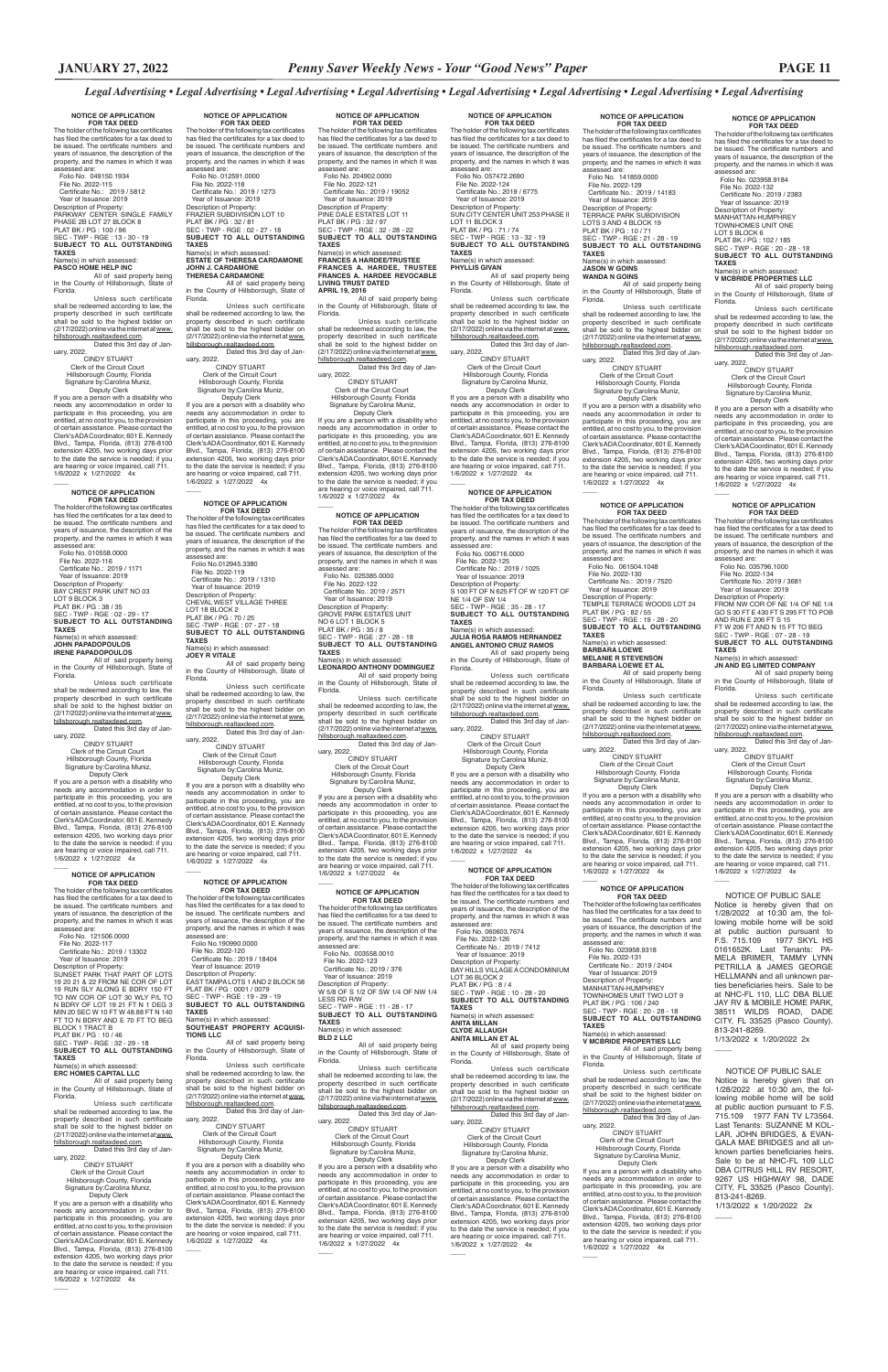Notice of Self Storage Sale Please take notice **Xpress Storage – Big Bend located at 12832 South US 301, Riverview, FL 33579** intends to hold a sale to sell the property stored at the Facility by the below list of Occupants whom are in default at an Auction. The sale will occur as an online auction via **www.storagetreasures.com on 2/9/2022 at 10:00am**. Unless stated otherwise the description of the contents are household goods and furnishings. Richard Landers unit #2015; Stacie Farquhar unit #6029: Jeffrey Harris unit #6079; Jessica Bisbee unit #6080. This sale may be withdrawn at any time without notice. Certain terms and conditions apply. See manager for details. 1/20/2022 x 1/27/2022 2x  $\overline{\phantom{0}}$ 

 NOTICE OF PUBLIC SALE In order to satisfy a Contractual Landlord's Lien, under the provisions of the Florida Self-Storage Act, public notice is hereby given that the following described property located at **A-AAA Key Mini Storage, 1500 East Busch Blvd., Tampa Florida, 33612**, will be sold at public auction to the highest bidder for CASH ONLY at **www.storageauctions.com On WEDNESDAY THE 16TH DAY OF FEBRUARY 2022 at 10:30AM.**<br>487-Jesse Coker-compute Coker-computers clothes, chair, books, keyboard, bags 735-Jessica Richardson-purse,

shoes, bags, clothes, totes, boxes 1/27/2022 x 2/3/2022 2x

 $\overline{\phantom{a}}$ 

You must keep the Clerk of the Circuit Court's office notified of your current address. (You may file Notice of Current Address, Florida Supreme Court Ap-proved Family Law Form 12.915.) Future papers in this lawsuit will be mailed to the address on record at the clerk's office.<br>WARNING:

 Notice of Self Storage Sale Please take notice **Hide-Away Storage - Crosstown located at 1505 South US Hwy 301, Tampa FL 33619** intends to hold a sale to sell the property stored at the Facility by the below list of Occupants whom are in default at an Auction. The sale will occur as an online auction via **www.storagetreasures.com on 2/9/2022 at 10:00AM**. Unless stated otherwise the description of the contents are household goods and furnishings. Lashonda Baker unit #1020; Malcom McCullough unit #1440; Dante L Napue unit #236; Monserrate Caraballo-Olivera unit #629; Giovanni R Ortiz unit #644; Trellis A Thomas units #681 & #759;<br>Demitirius Douglas unit #834. Demitirius Douglas This sale may be withdrawn at any time without notice. Certain terms and conditions apply. See manager for details. 1/20/2022 x 1/27/2022 2x

 $\overline{\phantom{a}}$ 

 In order to satisfy a Contractual Landlord's Lien, under the provisions of the Florida Self-Storage Act, public notice is hereby given that the following described property located at **A-AAA Key Mini Storage, 1500 East Busch Blvd., Tampa, Florida 33612**, will be sold at public auction to the highest bidder for CASH ONLY at www.storageauctions.com On **WEDNESDAY THE 9TH DAY OF FEBRUARY, 2022 at 10:30AM.**<br>070-Frank Crawford-furniture Crawford-furniture,

IN THE CIRCUIT COURT OF THE THIRTEENTH JUDICIAL CIRCUIT IN AND FOR HILLSBOROUGH COUNTY, FLORIDA Case No.: 22-00438 Division: D-P FELIX D DIAZ-MARTINEZ, Petitioner and

YUSMARY LIMONTA NEIRA, Respondent **NOTICE OF ACTION FOR**

**DISSOLUTION OF MARRIAGE** TO: YUSMARY LIMONTA NEIRA Address Unknown YOU ARE NOTIFIED

totes, boxes, baby toys, clothes, fan, tv, chair 300-Orrin Tolliver-Boxes, furniture, tv, shelf, totes, electrical equipment, printer, walker, toaster 301-Orrin Tolliver-Office chair, boxes, dolley, electric equipment, mirror, table, clothes, file cabinet<br>321-Nicole Flowers-Clothes Flowers-Clothes,

that an action for Dissolution of Marriage has been filed against you and that you are required to serve a copy of your written defenses, if any, to it on FELIX D DIAZ-MARTINEZ, whose address is 10621 Standing Stone Drive, Wimauma, FL 33598, on or before FEBRUARY 14, 2022, and file the original with the Clerk of this Court at 800 E. Twiggs St., Suite 101, Tampa, FL 33602, before service on Petitioner or immediately thereafter. If you fail to do so, a default may be entered against you for the relief demanded in the petition.

bar stools, tv, dresser, boxes, totes<br>721-Lee Green-Dog cage clothes, shoes, blankets, boxes,

 $\overline{\phantom{a}}$ 

If applicable, insert the legal description of real property, a specific description of personal property, and the name of the County in Florida where the property is located N/A.

Notice is hereby given that **Store-Right Self Storage at 4120 E. 10th Ave., Tampa, FL 33605**, will sell the contents of the storage units listed below at a public auction to satisfy a lien placed on the contents (pursuant to Chapter 83 of the Florida Statutes). The sale will take place at the website **www.StorageTreasures.com on February 9th, 2022 at 10:00 AM**. The sale will be conducted under the direction of Christopher Rosa (AU4167) and www.StorageTreasures.com on behalf of the facility's management. Units will be available for viewing prior to the sale on **www.StorageTrea**sures.com. Contents will be sold for cash only to the highest bidder. A 10-15% buyer's premium will be charged and possibly a cleaning deposit per unit. All sales are final. Seller reserves the right to withdraw the property at any time before the sale or to refuse any bids. The property to be sold is described as "general household items" unless otherwise noted. 1.C22 COLEMAN, SONIA HHG 2. B77 JOHNSON, THEODORE VEHICLE 3. D08 BARNES, MICHAEL HHG 4. J14 SIMS, BENAL RESHARD HHG 5. H25 GRIFFIN, SAMUEL HHG<br>6. I36 HUDGE VISLIA HHG 6. I36 HUDGE, VISLIA

Copies of all court documents in this case, including orders, are available at the Clerk of the Circuit Court's office. You may review these documents upon request.

WARNING: Rule 12.285, Florida Family Law Rules of Procedure, requires certain automatic disclosure of documents and information. Failure to comply can result in sanctions, including dismissal or striking of pleadings. Dated January 11, 2022.

**7. E58 BUTLER, GEORGIE HHG<br>7. E58 BUTLER, GEORGIE HHG<br>8.A52 SEXIL, WILNES HHG** 8.A52 SEXIL, WILNES HHG 9. D49 SIMS, DEWAYNE 10.J47 REED, DARLENE HHG<br>11.D49 REED, DARLENE HHG 11.D49 REED, DARLENE 12. G03 WRIGHT, ARTHUR HHG 13. G18 FOSTER, JOE HHG<br>14. C15 FOSTER, JOE HHG 14. C15 FOSTER, JOE HHG 15. J12 FIPPS FRIKIA 16. H49 ROBINSON, LYNETTE HHG

25. F15 MCCRAY, GLORIA HHG 26. B56 SMITH, DARRYL HHG 27. E29 BRANDT, ANDREW HHG 28. E30 CREWS, JOHN 29. C09 FOSTER, RUTH HHG

 CINDY STUART CLERK OF CIRCUIT COURT By:Catherine Castillo Deputy Clerk

Effective February 15, 2022 Steven Schweinshaupt, MD will no longer be practicing medicine at WellMed at Sheldon. Patients may continue care at WellMed at Sheldon.

> For questions or copies of medical records call: 813-926-2177

WellMed at Sheldon 11924 Sheldon Rd. Tampa, FL 33626 813-926-2177

1/20/2022 x 2/10/2022 4x

NOTICE OF PUBLIC SALE

The date of first publication of this notice is January 20, 2022.

dresser, bed, pictures, couch, table 118-Le'Meyah J. Lloyd-couch,

toys, bunk bed, chair, love seat, furniture 171-Kiauna Jackson-Bicycle, cab-

inet, refrigerator, chair, couch, picture, boxes, totes 192-William Brown-Boxes, tools,

box spring, mattress, dolly, shelf, totes, Gardening tools 199-Mikeis Rivers-chair, toys, totes, mattress, box spring, boxes,

bag of sand, stroller, fishing equipment, clothes and shoes 294-Sarina Arnold-Bed frame,

shoes, suit case, bags, rack 500-Stephanie M. Luna-baby stroller, bags, boxes, pictures, clothes, totes 534-Walter Isbell Jr.-metal tool

box, mattress, box spring, bed frame, clothes, bags, tools 562-Alfredo Richardson-dresser, lawn mower, ladder, bed, totes, car jack, night stand, mattress, love seat, propane tank, kid toys 602-Ira Rice-Couch, love seat, table, boxes, end tables, clothes 607-Johnie Jackson-Boxes, night stand, tv, dresser love seat, mattress, bed frame, desk

612-Emmalouise Miller-Boxes, toys, stroller, bags, boxes, totes, furniture, play station 623-Tina Franklin-chair, mattress,

box spring, bed frame, love seat,

totes

Notice of Public Sale

1/27/2022 x 2/3/2022 2x  $\overline{\phantom{0}}$ 

IN THE CIRCUIT COURT FOR HILLSBOROUGH COUNTY, FLORIDA PROBATE DIVISION DIVISION: PROBATE

The Lexwerx Law Firm, LLC Florida Bar Number: 125842 1550 W. Cleveland St. Tamps FL 33606 Telephone: (813) 519-4339 Fax: (813) 850-0040 E-mail: paul@lexwerx.com Secondary e-mail: info@lexwerx. com 1/27/2022 x 2/3/2022 2x

 $\overline{\phantom{a}}$ 

17. F27 MITCHELL, DANELLE HHG

YOU ARE NOTIFIED that an action for Dissolution of Marriage has been filed against you and that you are required to serve a copy of your written defenses, if any, to it on LIZBETH CHERIZ SOSA, whose address is 2331 W. St. Louis St. #3, Tampa, FL 33607, on or before February 22, 2022, and file the original with the Clerk of this Court at 800 E. Twiggs St., Suite 101, Tampa, FL 33602, before service on Petitioner or immediately thereafter. If you fail to do so, a default may be entered against you for the relief demanded in the petition.

> 18.F04 HILL, DAVETTA HHG 19.E33 GRUBBS, VINCENT HHG 20. C25 JONES, ROBERTA HHG<br>21. C07 GRANT, DAVE HHG 21. C07 GRANT, DAVE 22. I61 JOHNSON, IVANA ANEVE HHG

1/13/2022 x 2/3/2022 4x  $\overline{\phantom{a}}$  Notice of Self Storage Sale Please take notice **Prime Storage - Tampa located at 3935 W Cy-**

23. I48 HAYES, ELLA FRANCINE HHG 24. I34 MCGRUDER, BRENDA

HHG

1/20/2022 x 1/27/2022 2x

 $\overline{\phantom{a}}$ 

IN THE CIRCUIT COURT FOR HILLSBOROUGH COUNTY, FLORIDA PROBATE DIVISION File No.21-CP-004419 Division B IN RE: ESTATE OF HENRIETTA L. MAUCK, Deceased.  **NOTICE TO CREDITORS**

The administration of the estate of HENRIETTA L. MAUCK, deceased, whose date of death was July 23, 2021, is pending in the Circuit Court for HILLSBOROUGH County, Florida, Probate Division, the address of which is Post Office Box 1110, Tampa, Florida 33601. The names and addresses of the personal representative and the personal representative's attorney are set forth below.

WARNING: Rule 12.285, Florida Family Law Rules of Procedure, requires certain automatic disclosure of documents and information. Failure to comply can result in sanctions, including dismissal or striking of pleadings. Dated January 21, 2022. CINDY STUART CLERK OF CIRCUIT COURT By:Sherika Virgil

 Deputy Clerk 1/27/2022 x 2/17/2022 4x  $\overline{\phantom{a}}$ 

All creditors of the decedent and other persons having claims or demands against decedent's estate on whom a copy of this notice is required to be served must file their claims with this court WITHIN THE LATER OF 3 MONTHS AFTER THE TIME OF THE FIRST PUBLICATION OF THIS NOTICE OR 30 DAYS AFTER THE DATE OF SERVICE OF A COPY OF THIS NOTICE ON THEM.

All other creditors of the decedent and other persons having claims or demands against decedent's estate must file their claims with this court WITHIN 3 MONTHS AFTER THE DATE OF THE FIRST PUBLICATION OF THIS NOTICE.

ALL CLAIMS NOT FILED WITHIN THE TIME PERI-ODS SET FORTH IN SECTION 733.702 OF THE FLORIDA PRO-BATE CODE WILL BE FOREVER BARRED.

NOTWITHSTANDING THE TIME PERIODS SET FORTH ABOVE, ANY CLAIM FILED TWO (2) YEARS OR MORE AFTER THE DECEDENT'S DATE OF DEATH IS BARRED.

Personal Representative: AMANDA MAUCK

Attorney for Personal

Representative: Sheron Alves Bass, Esquire Attorney for Amanda Mauck Florida Bar Number:752185 BASS LAW GROUP 9385 North 56th Street, Ste. 311 Temple Terrace, Florida 33617 Telephone: 813-988-4040 Fax: 813-988-1313 E-Mail:sheron@basslawgroup.com<br>Secondary E-Mail:elaine@bass E-Mail:elaine@basslawgroup.com

1/20/2022 x 1/27/2022 2x

 $\overline{\phantom{a}}$ 

 $\overline{\phantom{a}}$ 

 NOTICE OF PUBLIC SALE Notice is hereby given to the last registered owner Marilyn Williams of 17121 Rich Jo Circle, Lutz, FL 33549 on 2/1/2022 at 9 AM the following home will be sold at public auction on pursuant to F.S. 715.109

1965 GREY VIN#G577 Pursuant to F.S. 715.109 the cash amount per home would be sufficient to redeem that home from the lienor. Any interested party has a right to a hearing prior to the sale by filing a demand for the hearing with the Clerk of the Circuit Court and mailing copies of the same to all owners and lienors. The owner/ lienholder has a right to recover possession of the vehicle by posting bond pursuant to F.S. 559.917 and if sold any proceeds remain-<br>ing from the sale will be deposited will be deposited with the Clerk of Circuit Court for disposition. 1/20/2022 x 1/27/2022 2x

 Notice of Self Storage Sale Please take notice **US Storage Centers – Tampa located at 1108 Skipper Rd., Tampa, FL 33613** intends to hold a sale to sell the property stored at the Facility by the below list of Occupants whom are in default at an Auction. The sale will occur as an online auction via **www.storagetreasures.com on 2/15/2022 at 10:00am**. Unless stated otherwise the description of the contents are household goods and furnishings. Jesus Flores unit #D0017; Alberto Colon unit #G0009; Carole Weaver unit #L0030; Rosana Guzman unit #M0005; Ramona Sandra Prior unit #O0007; Rosalinda Sanchez unit #T0001; Kylie Cerra/Panhellenic Council unit #T0004; Jeffery Paul Randall unit #W0012; Bobby Drew unit #W0025; Yesenia Rojas units #W0027 & #W0029; Yesenia Rojas unit #W0029. This sale may be withdrawn at any time without notice. Certain terms and conditions apply. See manager for

details.

 $\overline{\phantom{a}}$ 

1/27/2022 x 2/3/2022 2x

**press St., Tampa, FL 33607** intends to hold a sale to sell the property stored at the Facility by the below list of Occupants whom are in default at an Auction. The sale will occur as an **online auction via www.storagetreasures.com on 2/15/2022 at 12:00pm**. Unless stated otherwise the description of the contents are household goods and furnishings. Jareaha Sylvester unit #0127; Erin M Box unit #0135; Francisco Guichardo unit #0141; Allen Perry Medgebow unit #1059; Alanna Campell unit #1060; Angel J Gardner units #2060 & #4097; Tawan Thompson unit #2063; Steven Thompson unit #2070; Joseph Michael Midulla unit #2076; Keil Moore unit #3051; Khaly Barry unit #4014; Anthony Galvez unit #4079; Tia Harris unit #5021; Joshua A Hoff unit #5071. This sale may be withdrawn at any time without notice. Certain terms and conditions apply. See manager for details.

1/27/2022 x 2/3/2022 2x

**Sale of Abandoned Property at Public Auction** Notice is hereby given that **Stor-age Rentals of America, 13414 Lincoln Rd., Riverview, FL 33578** will hold THE PUBLIC SALE WILL TAKE PLACE AT **Lockerfox.com** of stored personal property to enforce liens against the below named persons for non-payment of rent pursuant to the Florida Self Storage Facility Act Statutes (Section 83.801 et seq). Auction sale for the following units

will take place at **11:00 AM on February 14th, 2022** to following units listed below: Fatima Weeks – Unit # A222 – Contents: Boxes, Furniture Edith G Robinson Harris – Unit # A281 – Contents: Boxes, Bags Quwoantay Moore – Unit# A209 – Contents: Furniture, Household Goods Nicole Jagmohan – Unit# A253 – Contents: Boxes, Furniture,

Household Goods Lissette Henson – Unit# A308 – Contents: Totes, Household Goods

CASE NO: 22-CP-000091 IN RE: ESTATE OF HECTOR B. MORROBEL-PRATT, Deceased.

### **NOTICE OF CREDITORS**

 The administration of the estate of Hector B. Morrobel-Pratt, deceased, whose date of death was November 7th, 2021 is pending in the Circuit Court for Hillsborough County, Florida, Probate Division, 800 E. Twiggs Street, Tampa, Florida 33602. The names and addresses of the personal representative and the personal representative's attorney are set forth below.

All creditors of the decedent and other persons having claims or demands against decedent's estate on whom a copy of this notice is required to be served must file their claims with this court ON OR BEFORE THE LATER OF THREE (3) MONTHS AFTER THE TIME OF THE FIRST PUBLICATION OF THIS NOTICE OR THIRTY (30) DAYS AFTER THE DATE OF SERVICE OF A COPY OF THIS NOTICE ON THEM.

All other creditors of the decedent and other persons having claims or demands against decedent's estate must file their claims with this court WITHIN THREE (3) MONTHS AFTER THE DATE OF THE FIRST PUBLICA-TION OF THIS NOTICE.

ALL CLAIMS NOT FILED WITHIN THE TIME PERI-ODS SET FORTH IN FLORIDA STATUTES SECTION 733.702 WILL BE FOREVER BARRED.

NOTWITHSTANDING THE TIME PERIODS SET FORTH ABOVE, ANY CLAIM FILED TWO (2) YEARS OR MORE AFTER THE DECEDENT'S DATE OF DEATH IS BARRED.

The date of first publication of this notice is January 27, 2022. Personal Representative: Gilda Cuevas Personal Representative 5947 Sweet Birch Drive Riverview Florida 33578

Attorney for Personal Representative: Paul R. Ferreira, Esq.

IN THE CIRCUIT COURT OF THE THIRTEENTH JUDICIAL CIRCUIT IN AND FOR HILLSBOROUGH COUNTY, FLORIDA Case No.: 22-000910 Division: R-P LIZBETH CHERIZ SOSA, Petitioner and EMILY JANE WARDEN,

Respondent

### **NOTICE OF ACTION FOR DISSOLUTION OF MARRIAGE**

(NO CHILD OR FINANCIAL SUPPORT) TO: EMILY JANE WARDEN 2331 W. St. Louis St. #3 Tampa, FL 33607

The action is asking the court to decide how the following real or personal property should be divided: None.

Copies of all court documents in this case, including orders, are available at the Clerk of the Circuit Court's office. You may review these documents upon request.

You must keep the Clerk of the Circuit Court's office notified of your current address. (You may file Notice of Current Address, Florida Supreme Court Approved Family Law Form 12.915.) Future papers in this lawsuit will be mailed to the address on re-cord at the clerk's office.

IN THE CIRCUIT COURT OF THE THIRTEENTH JUDICIAL CIRCUIT IN AND FOR HILLSBOROUGH COUNTY, FLORIDA CIVIL ACTION FAMILY LAW DIVISION Case No.: 21-DR-017041 Division: D IN RE: THE MARRIAGE OF DANA THOMAS AWAD, Petitioner/Husband

and CHRYSTAL MARIE JOSEPHINE AWAD, Also Known As CHRISTAL MARIE JOSEPHINE AWAD, CHRISTAL MARIE JOSE-PHINE SCHAFF And CHRYSTAL SCHAFF,

# Respondent/Wife

**AMENDED NOTICE OF ACTION** (Amended to Correct Wife's Address) TO: CHRYSTAL MARIE JOSE-PHINE AWAD, Also Known As CHRISTAL MARIE JOSEPHINE AWAD, CHRISTAL MARIE JOSE-PHINE SCHAFF And CHRYSTAL SCHAFF

 43230 Gadsden Avenue #184, Lancaster, CA 93534

YOU ARE NOTIFIED that an action for the Dissolution of Marriage has been filed

against you and you are required to serve a copy of your written defenses, if any, to it on LANCE K. STALNAKER, the petitioner's attorney, whose address is Post Office Box 6146, Lakeland, FL 33807, on or before February 21, 2022, and file the original with the Clerk of this Court at 800 E. Twiggs St., Suite 101, Tampa, FL 33602, before service on the Petitioner's attorney or immediately thereafter. If you fail to do so, a default will be entered against you for the relief demanded in the petition. Dated January 18, 2022. CINDY STUART CLERK OF CIRCUIT COURT By:Kineta Nash Deputy Clerk 1/27/2022 x 2/17/2022 4x

 $\overline{\phantom{a}}$ 

### **NOTICE UNDER FICTITIOUS NAME LAW PURSUANT TO SECTION 865.09, FLORIDA STATUTES**

Notice is hereby given that the undersigned, desiring to engage in business under the fictitious name of

# **B & R MEDIA GROUP, LLC d/b/a CHIAMPA COMMUNITY INTERNET RADIO**

located at 18801 N. Dale Mabry Hwy. #118, Lutz, FL 33548 intends to register the said name with the Division of Corporations of the Florida Department of State, Tallahassee, Florida. Anthony J. Chuchman, Mgr. Joseph R. Palmer, Mgr. 1/27/2022 1X \_\_\_\_

737-Hector Betancourt-table, guns, air tank, totes, roller blades, games 1/20/2022 x 1/27/2022 2x  $\overline{\phantom{a}}$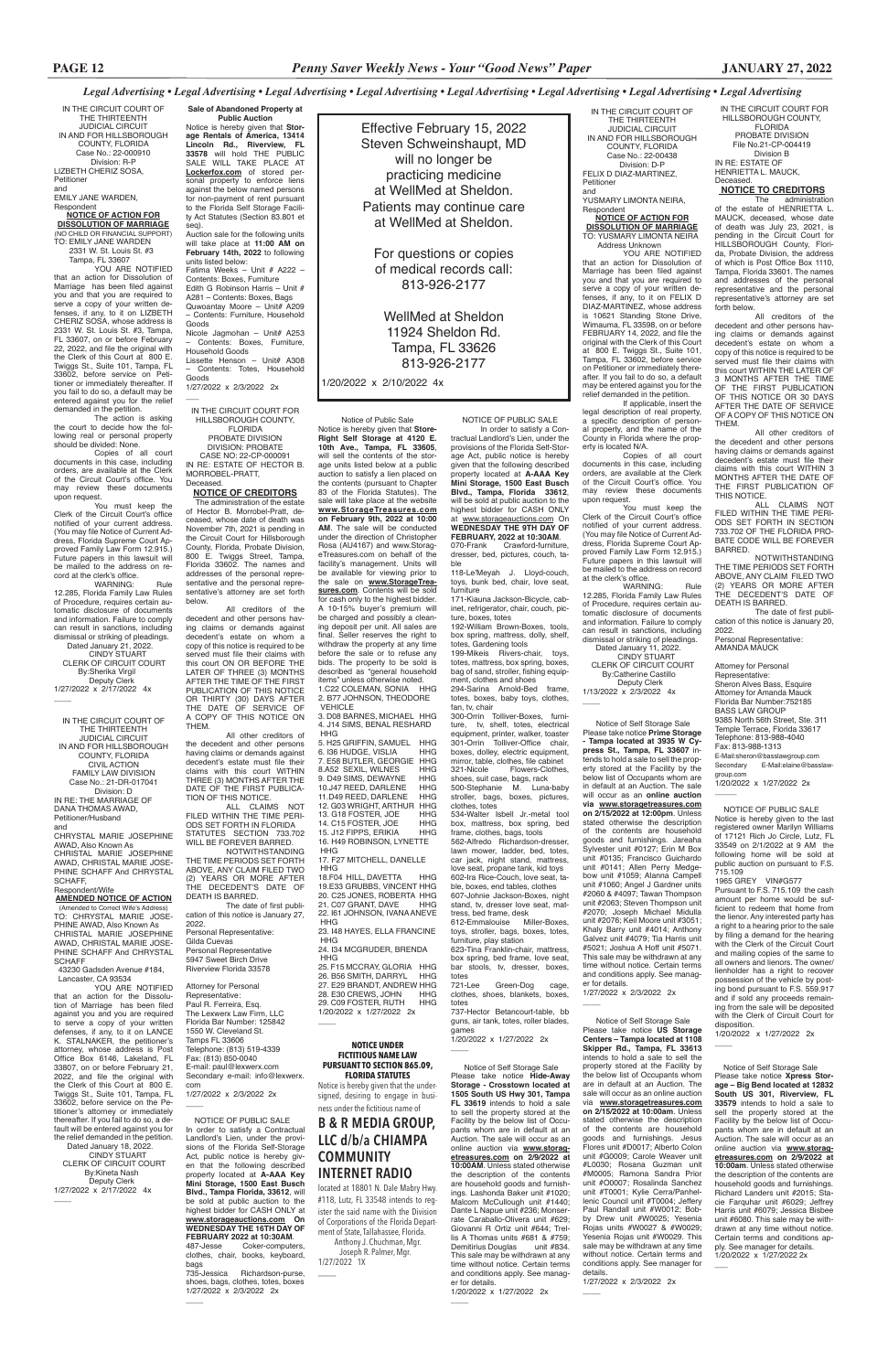NOTICE OF PUBLIC SALE To satisfy owners lien for rent due in accordance with Florida Statutes, "The Self Storage Facility Act" (sections 83.801-83.809), contents of the leased storage units as well as leased outside storage spaces (individuals identified below) including all personal property consisting of miscellaneous household items, furniture, clothing, boxes, motor vehicles, boats, trailers and other items, will be sold at Public Auction to the highest bidder (or otherwise disposed of) at the following location and time.

NOTICE OF PUBLIC SALE Notice is hereby given that **Store-Right Self Storage at 3648 S.US Hwy 41, Ruskin, Florida 33570** will sell the contents of the storage units listed below at a public auction to satisfy a lien placed on the contents (pursuant to Chapter 83 of the Florida Statutes). sale will take place at the website **www. StorageTreasures.com** on **February 9th, 2022 at 10:30AM**  The sale will be conducted under the direction of Christopher Rosa (AU4167) and **www.StorageTreasures.com** on behalf of the facility's management. Units will be available for viewing prior to the sale on www.StorageTreasures.com. Contents will be sold for cash only to the highest bidder. A 10-15% buyer's premium will be charged and possibly a cleaning deposit per unit. All sales are final. Seller reserves the right to withdraw the property at any time before the sale or to refuse any bids. The property to be sold is described as "general household items" unless otherwise noted. David Palacious –Household items

**SOUTH DALE MABRY SELF STORAGE, 4307 S. DALE MAB-RY HWY., TAMPA, FL 33611 (Hillsborough County) SALE DATE: FEBRUARY 3, 2022** 

**AT 11:00 A.M.** Tenant Name Unit#<br>John Winning 2079 John Winning 2079<br>Owen Williams 2075 Owen Williams 2075<br>
Jessica Salazar 3158 Jessica Salazar All units are sold "as-is", and must be paid for in CASH immediately following the Auction. All units advertised may not be available at the time of Auction in the event of Settlement between Owner and

 NOTICE OF PUBLIC SALE Notice is hereby given that on 2/4/2022 at 10:30 am, the following mobile home will be sold at public auction pursuant to F.S. 715.109 1972 HILC HS HG5025F. Last Tenants: JORLI MAST and all unknown parties beneficiaries heirs. Sale to be at MOUNT CARMEL RIDGE, LLC, 113 SOUTH MT CARMEL RD., BRANDON, FL 33511 (Hillsborough County). 813-689-3824. 1/20/2022 x 1/27/2022 2x  $\overline{\phantom{a}}$ 

obligated party. 1/20/2022 x 1/27/2022 2x

 $\overline{\phantom{a}}$ 

The action is asking<br>the court to decide how the following real or personal property should be divided: None.

1/20/2022 x 1/27/2022 2x

 $\overline{\phantom{a}}$ 

You must keep the<br>Clerk of the Circuit Court's office notified of your current address. (You may file Notice of Current Address, Florida Supreme Court Approved Family Law Form 12.915.) Future papers in this lawsuit will be mailed to the address on record at the clerk's office.

WARNING: Rule 12.285, Florida Family Law Rules of Procedure, requires certain automatic disclosure of documents and information. Failure to comply can result in sanctions, including dismissal or striking of pleadings. Dated January 18, 2022.

 CINDY STUART CLERK OF CIRCUIT COURT By:Renae Meyers Deputy Clerk<br>1/20/2022 x 2/10/2022 4x

 $\overline{\phantom{a}}$ 

**Respondent NOTICE OF ACTION FOR DISSOLUTION OF MARRIAGE** (NO CHILD OR FINANCIAL SUPPORT) TO: FERMIN HERNANDEZ CONTRERAS

NOTICE OF PUBLIC SALE

Notice is hereby given that on 2/4/2022 at 10:30 am, the following mobile home will be sold at public auction pursuant to F.S. 715.109 1997 FLEE TV 1EC1H2624V2882720. Last Tenants: ROBERT A ROSS AKA BOB ROSS AND SHIRLEY ROSS and all unknown parties beneficiaries heirs. Sale to be at NHC-FL140, LLC DBA SETTLER'S REST RV RESORT, 37549 CHANCEY RD., ZEPHYRHILLS, FL 33541 (Pasco County). 813-241-8269. 1/20/2022 x 1/27/2022 2x

 $\overline{\phantom{a}}$ 

IN THE CIRCUIT COURT OF THE THIRTEENTH JUDICIAL CIRCUIT IN AND FOR HILLSBOROUGH COUNTY, FLORIDA Case No.: 22-000685 Division: B-P QUANG TRI HO,

Petitioner and LY NA THI NGUYEN, Respondent

### **NOTICE OF ACTION FOR DISSOLUTION OF MARRIAGE**

(NO CHILD OR FINANCIAL SUPPORT) TO: LY NA THI NGUYEN

 Address Unknown YOU ARE NOTIFIED that an action for Dissolution of Marriage has been filed against you and that you are required to serve a copy of your written defenses, if any, to it on QUANG TRI HO, whose address is 938 Lumsden Rd., Brandon, FL 33511, on or before February 21, 2022, and file the original with the Clerk of this Court at 800 E. Twiggs St., Suite 101, Tampa, FL 33602, before service on Petitioner or immedi-ately thereafter. If you fail to do so, a default may be entered against you for the relief demanded in the petition.

PLEASE GOVERN YOURSELVES ACCORDINGLY this 13th day of January, 2022. CHAD CHRONISTER, as Sheriff of Hillsborough County JILL R. HAMEL, ESQ., Attorney for Hillsborough County Sheriff's Office 2008 East 8th Avenue Post Office Box 3371 Tampa, Florida 33601 (813) 247-0975 Florida Bar No. 583464 jhamel@teamHCSO.com 1/20/2022 x 1/27/2022 2x  $\overline{\phantom{a}}$ 

Copies of all court documents in this case, including orders, are available at the Clerk of the Circuit Court's office. You may review these documents upon request.

IN THE CIRCUIT COURT OF THE THIRTEENTH JUDICIAL CIRCUIT IN AND FOR HILLSBOROUGH COUNTY, FLORIDA Case No.: 21-016807 Division: B-P MILDRED LOPEZ PEREZ, Petitioner and FERMIN HERNANDEZ CONTRERAS,

> following:<br>Unit # Tenant Unit # Tenant Contents<br>0176 Regionda Ball HHG Regionda Ball 0328 Greg Tousicant HHG 0348 Willie Copeland HHG Sale is subject to cancellation in the event of settlement. Should it be impossible to dispose of these on the day of the sale, the sale will be continued on such seceding sale days thereafter as may be necessary to complete the sale.

 Dated this January 20th and January 27th, 2022. 1/20/2022 x 1/27/2022 2x  $\overline{\phantom{a}}$ 

 Address Unknown YOU ARE NOTIFIED that an action for Dissolution of Marriage has been filed against you and that you are required to serve a copy of your written defenses, if any, to it on MILDRED LOPEZ PEREZ, whose address is 24321 Silkbay Ct., Lutz, FL 33559, on or before February 15, 2022, and file the original with the Clerk of this Court at 800 E. Twiggs St., Suite 101, Tampa, FL 33602, before service on Petitioner or immediately thereafter. If you fail to do so, a default may be entered against you for the relief demand-ed in the petition.

> **Fishhawk Storage 16617 Fishhawk Blvd Lithia, Florida 33547 813-643-4745** Name Unit #

 $\overline{\phantom{a}}$ 

The action is asking the court to decide how the following real or personal property should be divided: None.

Copies of all court documents in this case, including orders, are available at the Clerk of the Circuit Court's office. You may review these documents upon request.

You must keep the Clerk of the Circuit Court's office notified of your current address. (You may file Notice of Current Address, Florida Supreme Court Approved Family Law Form 12.915.) Future papers in this lawsuit will be mailed to the address on record at the clerk's office.

WARNING: Rule 12.285, Florida Family Law Rules of Procedure, requires certain automatic disclosure of documents and information. Failure to comply can result in sanctions, including dismissal or striking of pleadings. Dated January 14, 2022. CINDY STUART CLERK OF CIRCUIT COURT By:Catherine Castillo Deputy Clerk 1/20/2022 x 2/10/2022 4x  $\overline{\phantom{a}}$ 

Carla A. Buckley, #223525 Special Deputy 1/20/2022 x 2/10/2022 4x  $\overline{\phantom{a}}$ 

IN THE CIRCUIT COURT OF THE THIRTEENTH JUDICIAL CIRCUIT OF THE STATE OF FLORIDA, IN AND FOR HILLSBOROUGH COUNTY GENERAL CIVIL LAW DIVISION Case No.: 21-CA-6636 Division: D IN RE: THE FORFEITURE OF FIVE THOUSAND ONE HUNDRED FIFTY-FIVE DOLLARS AND 00/100 (\$5,155.00) U.S. CURRENCY SEIZED BY HILLSBOROUGH COUNTY SHERIFF'S OFFICE **CLAIMANT: HENRY C. WARREN NOTICE OF FORFEITURE PROCEEDINGS TO: HENRY C. WARREN, Booking no. 2021-16875 Hillsborough County Orient Road Jail 1201 Orient Road Tampa, Florida 33619** and all persons who claim an in-

terest in: FIVE THOUSAND ONE HUNDRED FIFTY-FIVE DOLLARS AND 00/100 (\$5,155.00) U.S. CURRENCY; seized on or about July 5, 2021, in Hillsborough County, Florida.

> CHAD CHRONISTER, SHERIFF Hillsborough County, Florida Carla A. Buckley, #223525 Special Deputy 1/20/2022 x 2/10/2022 4x  $\overline{\phantom{a}}$

 NOTICE OF PUBLIC SALE Notice is hereby given that on 2/4/2022 at 10:30 am, the following mobile home will be sold at public auction pursuant to F.S. 715.109 1985 OAKB HS 10L18105. Last Tenants: TERESA KAY FRY AKA TERESA KOHN AND JOSEPH VARGA and all unknown parties beneficiaries heirs. Sale to be at CASA VERDE MHC LLC DBA CASA VERDE MANUFACTURED HOME COM-MUNITY, 102 MAGNOLIA LANE, TAMPA, FL 33610 (Hillsborough County). 813-241-8269. 1/20/2022 x 1/27/2022 2x  $\overline{\phantom{a}}$ 

*YOU WILL PLEASE TAKE NOTICE* said property is in the custody of the Hillsborough County Sheriff's Office. Any Claimant desiring to contest the forfeiture of the above-described property shall serve upon the below-signed attorney any responsive pleadings and affirmative defenses within twenty (20) days after receipt of the Complaint for Forfeiture and Order Finding Probable Cause, pursuant to §932.704 (5) (c),Fla. Stat.

IN THE CIRCUIT COURT OF THE THIRTEENTH JUDICIAL CIRCUIT OF THE STATE OF FLORIDA, IN AND FOR HILLSBOROUGH COUNTY GENERAL CIVIL LAW DIVISION Case No.: 21-CA-6841 Division: C IN RE: THE FORFEITURE OF FOUR THOUSAND THREE HUNDRED THIRTY-SIX DOLLARS AND 00/100 (\$4,336.00) U.S. CURRENCY SEIZED BY HILLSBOROUGH COUNTY SHERIFF'S OFFICE **CLAIMANT:** 

 **JOVANNY GARCIA OLIVI NOTICE OF FORFEITURE PROCEEDINGS TO: JOVANNY GARCIA OLIVO 9301 N. 16th St. Apt. 3 Tampa, Florida 33612** and all persons who claim an interest in: FOUR THOUSAND THREE HUNDRED THIRTY-SIX

DOLLARS AND 00/100 (\$4,336.00) U.S. CURRENCY; seized on or about July 13, 2021, in Hillsborough County, Florida. *YOU WILL PLEASE* 

*TAKE NOTICE* said property is in the custody of the Hillsborough County Sheriff's Office. Any Claimant desiring to contest the forfeiture of the above-described property shall serve upon the be-

> **tez Blvd., Brooksville, FL 34613 on 02/08/2022 at 1:00PM**  $\overline{\phantom{a}}$

low-signed attorney any responsive pleadings and affirmative defenses within twenty (20) days after receipt of the Complaint for Forfeiture and Order Finding Probable Cause, pursuant to §932.704 (5) (c),Fla. Stat.

PLEASE GOVERN YOURSELVES ACCORDINGLY this 13th day of January, 2022. CHAD CHRONISTER, as Sheriff of Hillsborough County JILL R. HAMEL, ESQ., Attorney for Hillsborough County Sheriff's Office 2008 East 8th Avenue Post Office Box 3371 Tampa, Florida 33601 (813) 247-0975 Florida Bar No. 583464 jhamel@teamHCSO.com 1/20/2022 x 1/27/2022 2x

 $\overline{\phantom{a}}$ 

NOTICE OF PUBLIC SALE OF PERSONAL PROPERTY

Notice is hereby given that the undersigned intends to sell the personal property described below to enforce a lien imposed on said property under The Florida Self Storage Act Statues (83. 801 – 83. 809) Notice of Sale under said Act to Wit.

The undersigned will sell at public sale by competitive bidding on **February 8th, 2022, at 11:30 AM** on the premises where said property has been stored and which are located at **The Storage Center of Port Richey, 8728 US Hwy 19 North, City of Port Richey, County of Pasco, State of Florida, Zip Code 34668** the

NOTICE OF SALE

**Fishhawk Storage** publishes notice as required by the Florida "Self Storage Facility Act" Sections 83.806 and 83.807 of a public sale of the units listed below to satisfy the owner's lien.

Believed contents are household goods and misc. boxes. All sales are for cash to the highest bidder and considered final. **Fishhawk Storage** reserves the right to refuse any bids. The sale shall be held at the location listed below on **or after February 6, 2022 at 12:00 PM**

Amanda McMahon 2107 James McBride 2111 1/20/2022 x 1/27/2022 2x

## **SHERIFF'S SALE Case No: 14-CA-8351**

Under and by virtue of Execution issued out of and under the Seal of the Circuit Court in and for Hillsborough County, Florida dated September 9, 2021 in a certain cause wherein, Michael Anthony Mortellaro, as the Representative of the Estate of Gloria C. Cooper, a/k/a Gloria Gonzalez Cooper, Plaintiff, against Caribe Health Center, Inc., and Ana Dominguez Defendants. I have levied on and will on February 22, 2022, the same being a legal sales day, at 11:00 a.m. offer for sale at 700 E. Twiggs St., Sheriff's Office, 3rd Floor, Civil Process Section, Tampa, Florida, and sell to the highest and best bidder, for cash, subject to all prior liens or encumbrances the following described Real Property, in Hillsborough County, Florida, to wit:

### **\*\*PLEASE CONTACT OUR OFFICE 24HRS PRIOR TO SALE DATE DUE TO COVID-19 AT 813-242-5203\*\***

**\*\*CASH, CREDIT CARDS AND CASHIER'S CHECKS ARE THE ONLY FORMS OF PAYMENT AC-CEPTED\*\***

**\*\*\*FOR CASHIER'S CHECK PAYMENTS, YOU MUST ARRIVE NO LATER THAN ONE HOUR PRIOR TO SALE TO ALLOW VERIFICATION OF PAYMENT WITH THE ISSUING BANK. IF HCSO IS UNABLE TO VERIFY THE VALIDITY OF THE CHECK, IT WILL NOT BE ACCEPTED\*\*\***

**All Rights, Interest & Title of Property Belonging to Defendant: Ana Dominguez**

**Description of Property: MORGANWOODS GARDEN HOMES UNIT NO 1 LOT 4 BLK 7**

**Address for property: 7605 De Leon Ct, Tampa, FL 33615-2925**

to satisfy said execution and costs. Ralph S Marcadis, Esq.

Attorney for Plaintiff

CHAD CHRONISTER, SHERIFF Hillsborough County, Florida

### **SHERIFF'S SALE Case No: 14-CA-8351**

Under and by virtue of Execution issued out of and under the Seal of the Circuit Court in and for Hillsborough County, Florida dated September 9, 2021 in a certain cause wherein, Michael Anthony Mortellaro, as the Representative of the Estate of Gloria C. Cooper, a/k/a Gloria Gonzalez Cooper, Plaintiff, against Caribe Health Center, Inc., and Ana Dominguez Defendants. I have levied on and will on February 22, 2022, the same being a legal sales day, at 11:00 a.m. offer for sale at 700 E. Twiggs St., Sheriff's Office, 3rd Floor, Civil Process Section, Tampa, Florida, and sell to the highest and best bidder, for cash, subject to all prior liens or encumbrances the following described Real Property, in Hillsborough County, Florida, to wit:

### **\*\*PLEASE CONTACT OUR OFFICE 24HRS PRIOR TO SALE DATE DUE TO COVID-19 AT 813-242-5203\*\***

**\*\*CASH, CREDIT CARDS AND CASHIER'S CHECKS ARE THE ONLY FORMS OF PAYMENT AC-CEPTED\*\***

**\*\*\*FOR CASHIER'S CHECK PAYMENTS, YOU MUST ARRIVE NO LATER THAN ONE HOUR PRIOR TO SALE TO ALLOW VERIFICATION OF PAYMENT WITH THE ISSUING BANK. IF HCSO IS UNABLE TO VERIFY THE VALIDITY OF THE CHECK, IT WILL NOT BE ACCEPTED\*\*\***

**All Rights, Interest & Title of Property Belonging to Defendant: Ana Dominguez**

**Description of Property: UN-RECORDED PLANNED UNIT DEVELOPMENT OF SHELDON SHORES IN SEC 26-28-17 FROM NW COR OF NW 1/4 OF SEC 26 RUN S 1060.63 FT E 40 FT TO E R/W OF SHELDON RD CONT E 52.83 FT S 180.85 FT TO POB CONT S 17.23 FT E 59.02 FT N 17.23 FT W 59.02 FT TO POB – A/K/A UNIT #3**

**Address for property: 8105 Sheldon Shores Dr, Tampa, FL 33615**

to satisfy said execution and costs.

Ralph S Marcadis, Esq. Attorney for Plaintiff

 NOTICE OF PUBLIC SALE **Extra Space Storage** will hold a public auction to sell personal property described below belonging to those individuals listed below at the location indicated: **Extra Space Storage 1711 E. Hillsborough Ave., Tampa, FL 33610 on 02/08/2022 at 11:30AM** Carla Thompson - households

goods Patrice Jernigan - boxes, party Lamaya Nix - Boxes furniture damaine jones - furniture, boxes, electronics

Cierra Benjamin - Clothes Sabrina Bowie - furniture, washer/ dryer, boxes, electronics, hhg Joyce Jackson - household items,

clothing, boxes Michelle Monique - cleaning supplies

Evelyn Perkins - personal items **Extra Space Storage 7202 N. Florida Ave., Tampa, FL 33604 on 02/08/2022 at 9:30AM** Daniejah Clopton - One bed apart-

ment Daniel Ulysses Garcia - Tools, tub and some other garage items. Tina Reed - 5x5, bins of clothing,

about 6 Ebony Laston - couch, queen bed,

tupperware Charlene Davis-Lyons - Clothes,

bins James broner - clothes

Toryanna Luke - 1bdrm fully furnished dinning table king bed **Extra Space Storage 17921 N. Dale Mabry Hwy., Lutz, FL 33548 on 02/09/2022 at 11:00AM** Veronica Harthorne - household items lawnmower, snow blower,

washer dryer exerciser Gierzi Gonzalez - Household Goods

Clauny Toussaint - lamps, end tables, boxes

Ana Isa Alba - Boxes , couch , bed **Extra Space Storage 4105 W. Hillsborough Ave. Tampa, FL 33614 on 02/08/2022 at 12:30PM** Stephanie Crone - personal items Jonae oats - clothes, shoes

Claudia Susana Rios-Godoy - Dining Set, 2 Bedroom sets, Boxes filled with clothes/shoes **Extra Space Storage 9343 E.** 

**Fowler Ave., Thonotosassa, FL 33592 on 02/09/2022 at 10:00AM** Kristen sirico - Furniture and household goods Laura Mittenhuber - household

items

Pamela Gertrude Roth - Clothes, personal items Sean Glover - Furniture, house-

hold goods Megan Rager - wood chipper,

washer, dryer, household goods Nassar Al-Ali - 2010 Nissan Altima Phatisha Edmonds - Furniture and household goods

**Different County (Pasco) Extra Space Storage 6276 Land O' Lakes Blvd., Land O' Lakes,** 

**FL 34638 on 02/08/2022 at 10:30AM** Summer Powell - Onboarded Rental - No Description

Jason Scarrett - Onboarded Rental - No Description

Chris Williams - Onboarded Rental - No Description

**Extra Space Storage 21338 Lake Patience Rd., Land O' Lakes, FL 34638 on 02/09/2022 at 11:30AM**  Nicole Rittgers - on the way now, did not want to tell me what she is storing

Ignacio martinez - house hold

items **Extra Space Storage 2550 Land O' Lakes Blvd., Land O' Lakes, FL 34639 on 02/09/2022 at 12:30PM** 

Steve Faedo - 3 bed room home **Extra Space Storage 3118 U.S. Hwy. 19, Holiday, FL 34691 on 02/09/2022 at 10:30AM** 

Marylynn Flack - household items Glenn Eric Fair - king bed dresser night stand dining table Cathy groves - totes Amanda Kompe - Boxes, couch, table, bed **Different County (Hernando) Extra Space Storage 15027 Cor-**

John Impellizzieri - 2 beds boxes dresser

Austin Webster - Appliances and boxes

The auction will be listed and advertised on **www.storagetreasures.com**. Purchases must be made with cash only and paid at the above referenced facility in order to complete the transaction. Extra Space Storage may refuse any bid and may rescind any purchase up until the winning bidder takes possession of the personal property. 01/20/2022 x 01/27/2022 2X

 $\overline{\phantom{a}}$ 

# Notice of Public Sale

Notice is hereby given that **Ter-race Storage LLC. located at 5311 E. Busch Blvd., Temple Terrace, FL. 33617**, will sell the contents of the storage units listed below at a public auction to satisfy a lien placed on the contents (pursuant to Chapter 83 of the Florida Statutes) The sale will take place at the website storagetreasures. com The auction(s) for **Terrace Storage Center** will be held online at **storagetreasures.com** on behalf of the facility's management on **02-07-2022 at 11:00AM**. Units may be available for viewing prior to the sale on storagetreasures. com. Contents will be sold for cash only to the highest bidder. A 10% buyer's premium will be charged as well as a \$50 cleaning deposit per unit. All sales are final. Seller reserves the right to withdraw the property at any time before the sale or to refuse any bids. The property to be sold is described as aeneral household items" unless otherwise noted. (Unit # – Name – Description): G327 Lucas A. Gelb, G328 Lucas A. Gelb, G354-Rotosha Davis, M186-Steven Daugherty, M262-LasShonda/LaShonda Graham-Furniture, Sofa, Love Seat, Washer, Dryer, Clothes, TV's (47inch & 50 inch). 1/20/2022 x 1/27/2022 2x

 NOTICE OF PUBLIC SALE **SAFELY TOWING LLC** gives Notice of Foreclosure of Lien and intent to sell these vehicles at E (Hillsborough County), pursuant to subsection 713.78 of the Florida Statutes. SAFELY TOWING LLC reserves the right to accept or reject any and/or all

bids.

 $\overline{\phantom{a}}$ 

**SALE DATE: FEBRUARY 14, 2022 AT 8:00 A.M.** VIN#YV1SW61R612091265 2001 VOLV **SALE DATE: FEBRUARY 15, 2022 AT 8:00 A.M.** VIN#2C3CDXCT3EH100682 2014 DODG 1/27/2022 1X